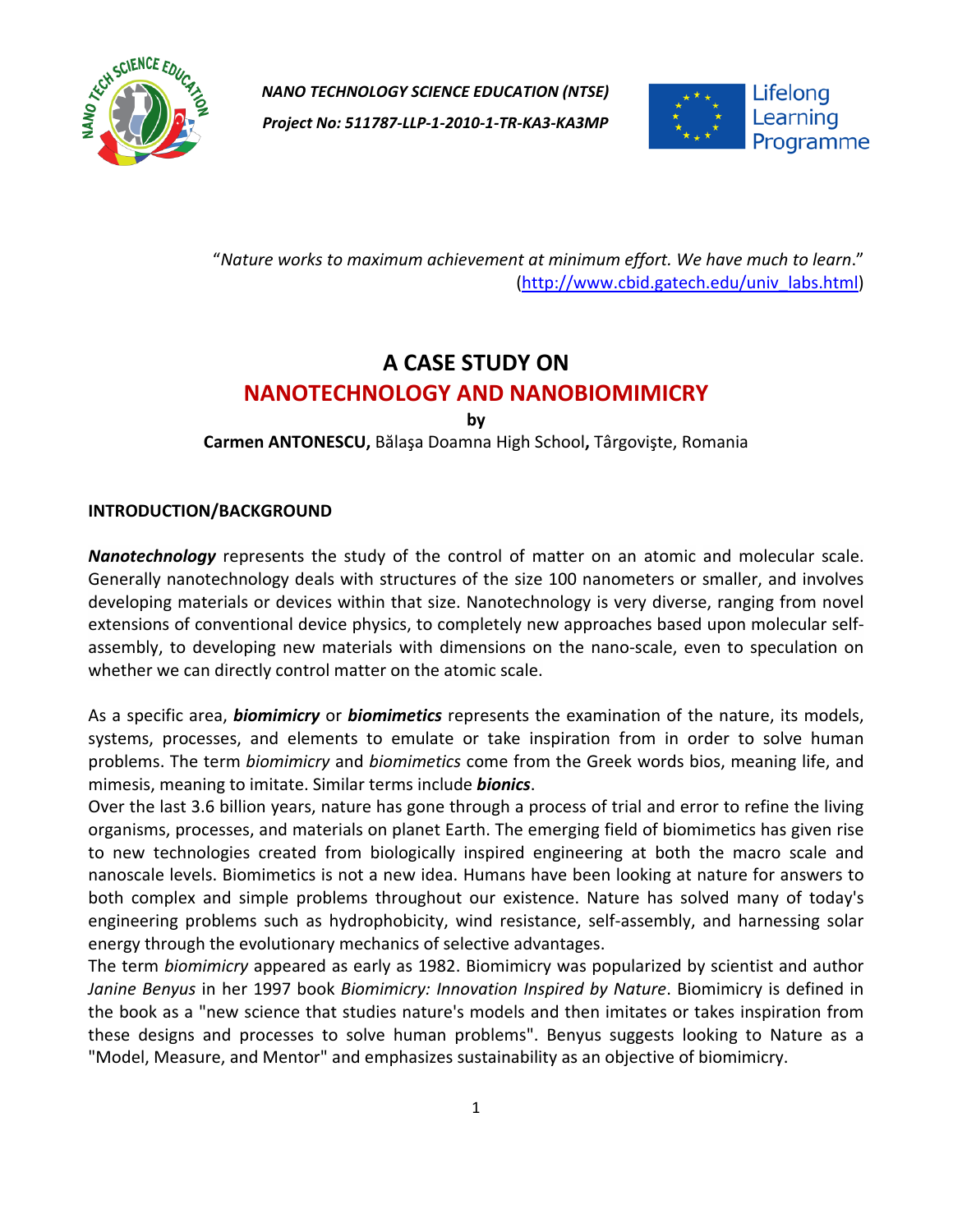



#### **DEFINITIONS**

a. *Biomimetics*, also known as *bionics*, *biognosis*, or *biomimicry*, is the use and implementation of concepts and principles from nature to creating new materials, devices and systems. This adaptation of methods and systems found in nature into synthetic constructs is desirable because evolutionary pressure typically forces natural systems to become highly optimized and efficient. Nature provides a database of several solutions that already work and thus serve as models of inspiration for synthetic paradigms.

Biomimetics, in fact, has its origins back in the times when the Wright brothers modeled their planes on the structure of bird wings; when Joseph Paxton used the design of a lily pad to structure the Crystal Palace and when Leonardo da Vinci was working on his flying machines and ships. However the field was only given its official name and definition by Jack Steele of the U.S. Force in the 1960's.

Biomimicry only recently begun to reach its full potential since the invention of Velcro, the biomimetic-equivalent of hooks in natural burrs created by George de Mestral in 1948. Since then, many facets have evolved and can be broadly categorized under two main topics:

- Mimicking mechanisms found in nature e.g. water-proof glue developed with parallel mechanisms found in the study of adhesives produced by mollusks.
- Utilizing or incorporating nature itself into novel devices e.g. new strong but light materials have come from studying the structure of bone.

b. *Biomimetics* is the ability to manipulate atoms at the atomic level ranging from one to several nanometers in order to understand, create and use material structures, devices and systems with fundamentally new properties and functions resulting from their small structure.

All biological systems have their most basic properties and functions defined at the nanoscale from their first level of organization. The overall aim of nanotechnology in biological systems then is to hierarchically assemble molecules into objects and vice versa, using bonds that require low energy consumption. Nanotechnology provides tools and platforms for the investigation and transformation of biological systems, and biology serves as the source of inspiration for creating new devices and systems integrated from the nanoscale under the two facets already outlined above.

It is important to note that biological models cannot be emulated exactly as they operate on a much smaller time-scale than usually necessary in industry and also require water while industrial processes work in various other media.

c. *Confluence of Nanotechnology and Biomimetics* - most of the applications developed in the past have been created on the macromolecular level. Only recently has Biomimetics begun to approach the micro and sub-micro molecular level of matter. At the turn of the century, however, the interests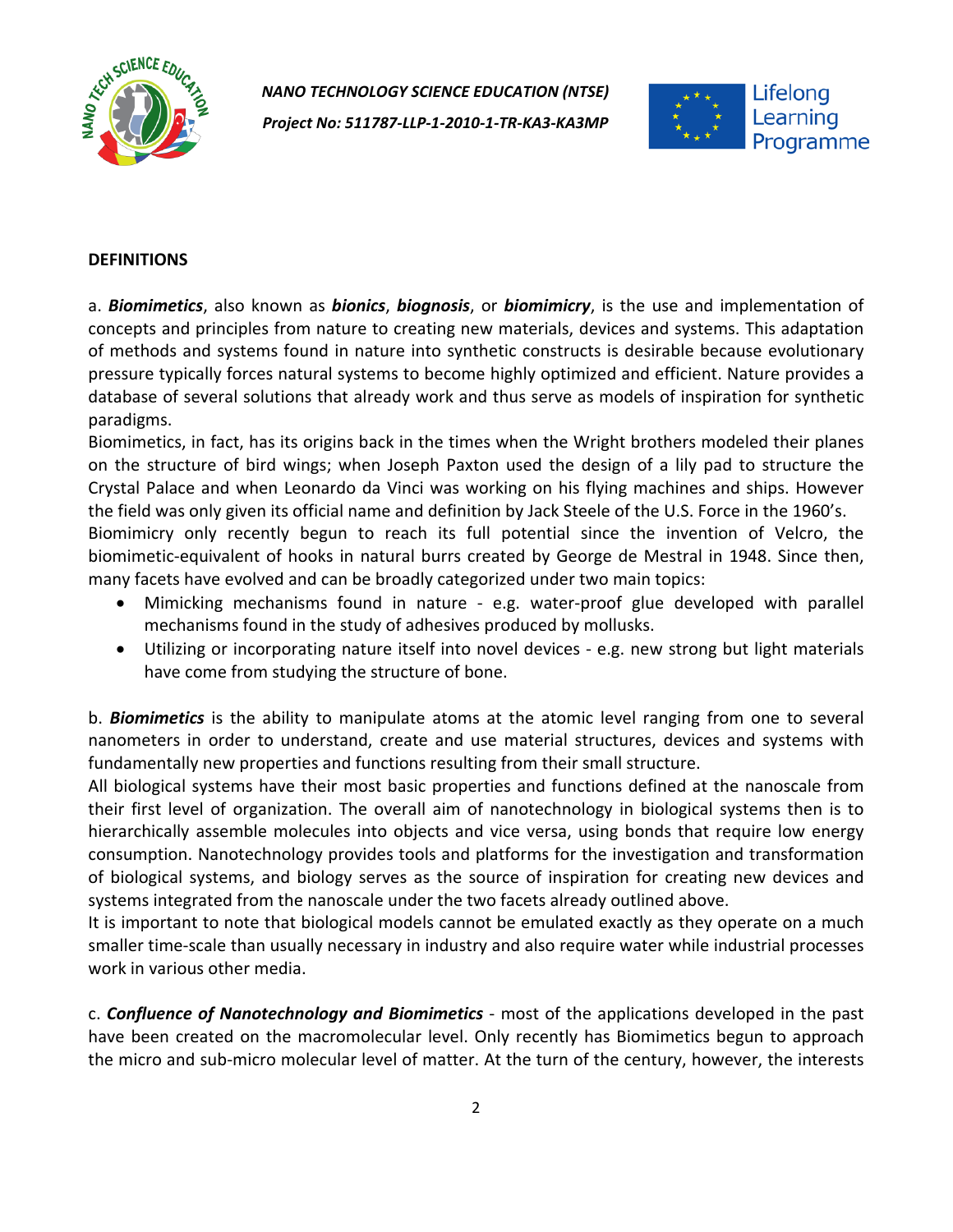

*Project No: 511787-LLP-1-2010-1-TR-KA3-KA3MP*



of scientists and researchers have shifted towards thinking of matter at the atomic level hence the field Nanotechnology: **Nanobiomimicry.**

The "bio" comes from the Greek root meaning life; "mimicry," or to mimic, means to copy. Add "nano" to the front, which narrows the structures in question down to the nanoscopic scale (say from 1 to 100 nanometers) and you have "nanobiomimicry."

Biological imitation of nano and macro scale structures and processes is called nanobiomimicry. Nature provides a great variety of nano-sized materials that offer as potential templates for the creation of new materials, such as bacteria, viruses, diatoms, and biomolecules. Through the study of nanobiomimicry, key components of nanodevices like [nanowires](http://en.wikipedia.org/wiki/Nanowire), [quantum](http://en.wikipedia.org/wiki/Quantum_dot) dots, and nanotubes have been produced in an efficient and simple manner when compared to more conventional lithographic techniques. Many of these biologically derived structures are then developed into applications for photovoltaics, sensors, filtration, insulation, and medical uses. The field of nanobiomimetics is highly multidisciplinary, and requires collaboration between biologists, engineers, physicists, material scientists, nanotechnologists and other related fields. In the past century, the growing field of nanotechnology has produced several novel materials and enabled scientists to produce nanoscale biological replicas.

Living organisms and natural phenomena have certain behaviours and properties which let them exist in harmony with the surrounding environment. By understanding these natural processes, we develop new technology to venture into new territory.

## **PURPOSE**

The purpose of the activity is to discover few things that nanotechnologists have learned from *Mother Nature*. Here's the proposed list:

#### **1. Lotus effect**

The *lotus effect* refers to the very high water repellence [\(superhydrophobicity\)](http://en.wikipedia.org/wiki/Superhydrophobic) exhibited by the leaves of the lotus flower [\(Nelumbo\)](http://en.wikipedia.org/wiki/Nelumbo). Dirt particles are picked up by water droplets due to a complex microand nanoscopic architecture of the surface, which minimizes adhesion.

This effect can easily be demonstrated in many other plants, for example [Tropaeolum](http://en.wikipedia.org/wiki/Tropaeolum) (nasturtium), [Opuntia](http://en.wikipedia.org/wiki/Opuntia) (prickly pear), [Alchemilla](http://en.wikipedia.org/wiki/Alchemilla), cane, and on the wings of certain insects.

The phenomenon was first studied by Dettre and Johnson in 1964 using rough hydrophobic surfaces. Their work developed a theoretical model based on experiments with glass beads coated with paraffin or PTFE telomer. The self-cleaning property of superhydrophobic micro[-nanostructured](http://en.wikipedia.org/wiki/Nanotechnology) surfaces was studied by Barthlott and Ehler in 1977, and perfluoroalkyl and perfluoropolyether [superhydrophobic](http://en.wikipedia.org/wiki/Superhydrophobic) materials were developed by Brown in 1986 for handling chemical and biological fluids. Other biotechnical applications have emerged since the 1990s.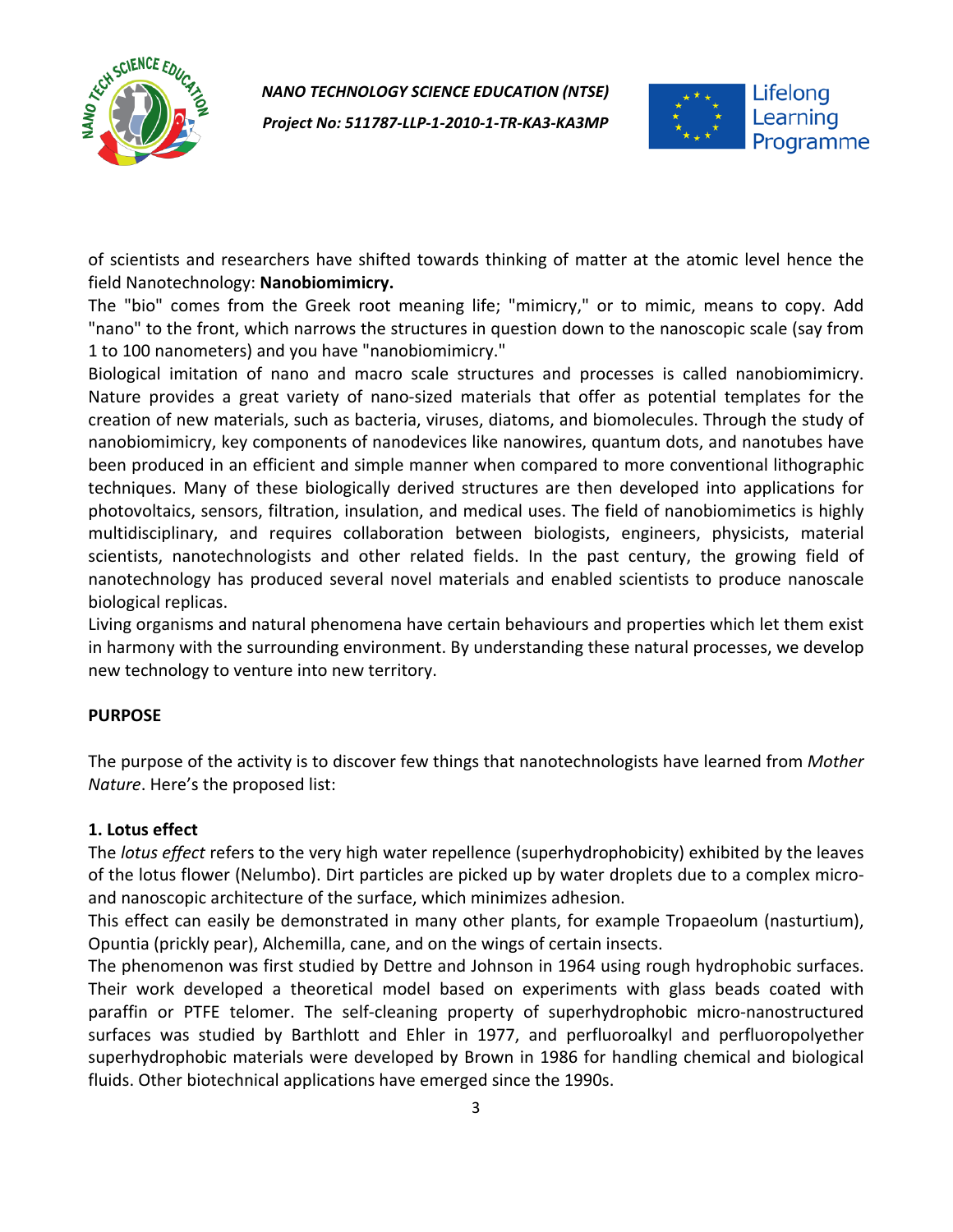



Some [nanotechnologists](http://en.wikipedia.org/wiki/Nanotechnology) have developed treatments, coatings, paints, roof tiles, fabrics and other surfaces that can stay dry and clean themselves in the same way as the lotus leaf. This can usually be achieved using special fluorochemical or silicone treatments on structured surfaces or with compositions containing micro-scale particulates. Super-hydrophobic coatings comprising Teflon microparticles have been used on medical diagnostic slides for over 30 years. It is possible to achieve such effects by using combinations of [polyethylene](http://en.wikipedia.org/wiki/Polyethylene_glycol) glycol with [glucose](http://en.wikipedia.org/wiki/Glucose) and [sucrose](http://en.wikipedia.org/wiki/Sucrose) (or any insoluble particulate) in conjunction with a hydrophobic substance.

As self-cleaning of superhydrophobic microscopic to nanoscopic surfaces is based on a purely physiochemical effect it can be transferred onto technical surfaces on a biomimetic basis. One example of the products with superhydrophobic self-cleaning properties is the facade [paint](http://en.wikipedia.org/wiki/Paint) Lotusan.

Further applications have been marketed, such as self-cleaning glasses installed in the sensors of traffic control units on German autobahns developed by a cooperation partner (Ferro GmbH). Evonik AG has developed a spray for generating self-cleaning films on various substrata. Lotus effec[tsuperhydrophobic](http://en.wikipedia.org/wiki/Superhydrophobic) coatings applied to microwave antennas can significantly reduce rain [fade](http://en.wikipedia.org/wiki/Rain_fade) and the buildup of ice and snow. "Easy to clean" products in ads are often mistaken in the name of the self-

cleaning process of the lotus-effect. Patterned superhydrophobic surfaces also show promise for "labon-a-chip" microfluidic devices and can greatly improve surface-based bioanalysis.

The lotus flower is sort of like the sharkskin of dry land. The flower's micro-rough surface naturally repels dust and dirt particles, keeping its petals sparkling clean. If you've ever looked at a lotus leaf under a microscope, you've seen a sea of tiny nail-like. A German company, spent four years [researching](http://www.odemagazine.com/doc/18/paint_inspired_by_a_lotus_flower/) this [phenomenon](http://www.odemagazine.com/doc/18/paint_inspired_by_a_lotus_flower/) and has developed a paint with similar properties. The micro-rough surface of the paint pushes away dust and dirt, diminishing the need to wash the outside of a house.



You don't have to wash your house if you can make it more like a Lotus leaf. The Lotus leaf is even more intriguing - and more hydrophobic. Some leaves have a measured water contact angle as high as 170°. In my experience, it's difficult to achieve a water contact angle in excess of about 120° with a flat surface. However, if you add either nanostructures (like nanotubes) or a microstructure, the contact angle can be increased. In the case of the Lotus leaf, however, it has both microstructures and nanostructures.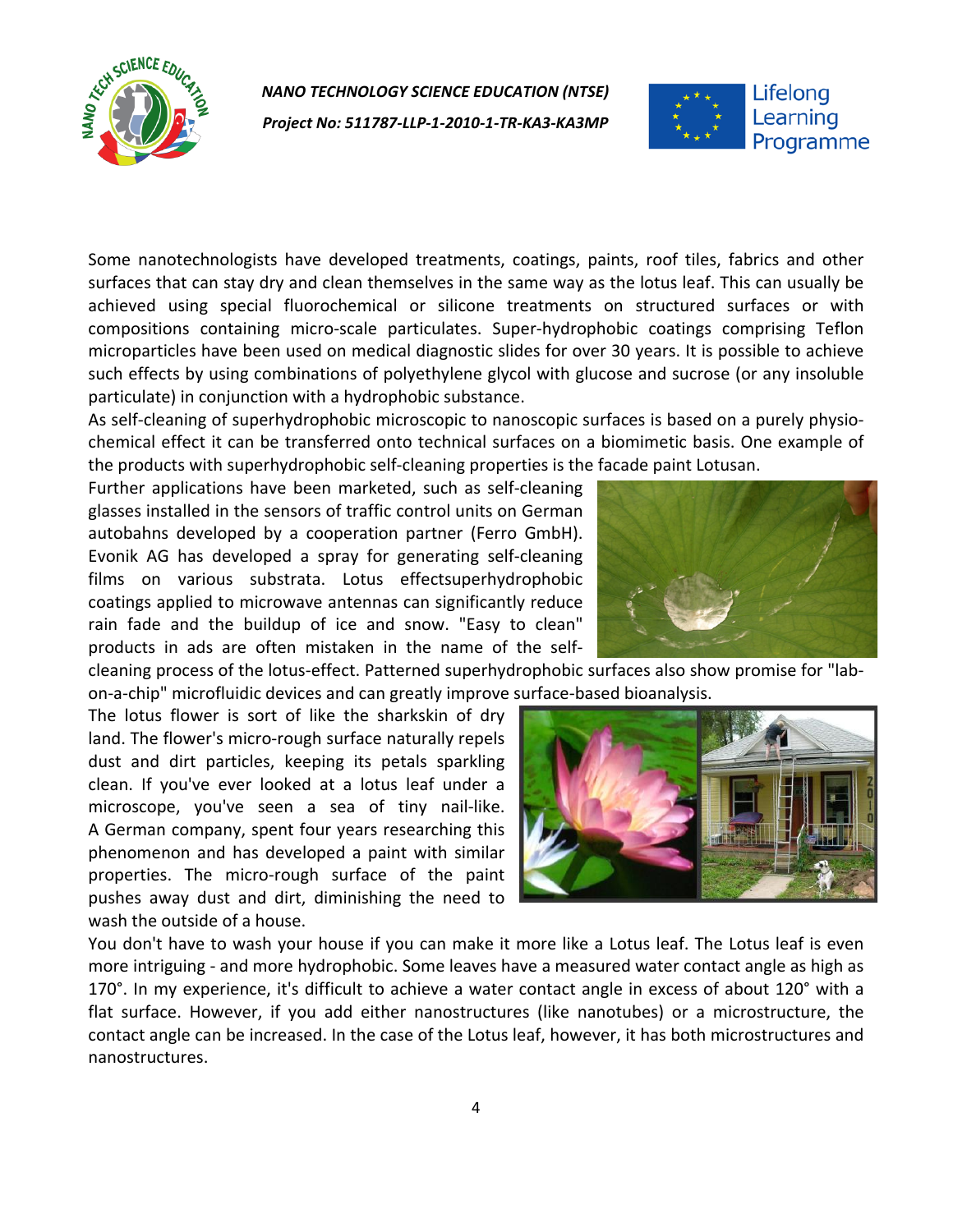



This double or hierarchical structure (as illustrated in the graphic below) further increases the contact angle and lowers the contact angle hysteresis. Dr. Wilhelm Barthlott, a botanist at the University of Bonn (Germany), discovered the secret behind the Lotus leaf thirty years ago and patented the discovery calling it the Lotus Effect.

As a result of the non-wetting surface, the Lotus leaf is the archetype for self-cleaning surfaces.

Nanotechnologists have developed a number of commercial products that mimic the hierarchical structure of the Lotus plant. Among them is StoCoat Lotusan2 paint -- which is what you need to paint your house with to make itself cleaning. The video below illustrates the self-cleaning properties of a surface coated with Lotusan.





**2. Biomorphic mineralization** is a technique that produces materials with morphologies and structures resembling those of natural living organisms by using bio-structures as templates for mineralization. Compared to other methods of material production, biomorphic mineralization is facile, environmentally benign and economic. Biomorphic mineralization makes efficient

use of natural and abundant materials such as calcium, iron, carbon, phosphorus, and silicon with the capability of turning biomass wastes into useful materials. Templates derived from biological nanoparticles such as DNA, viruses, bacteria, and peptides can transform unordered inorganic nanoparticles into complex inorganic nanostructures. Biologically derived nanostructures are typically fabricated using either chemical or physical techniques. Typical chemical fabrication techniques are plasma [spraying](http://en.wikipedia.org/wiki/Thermal_spraying), plasma immersion ion implantation and deposition, [sol-gel](http://en.wikipedia.org/wiki/Sol%E2%80%93gel), [chemical](http://en.wikipedia.org/wiki/Chemical_vapor_deposition) vapor [deposition](http://en.wikipedia.org/wiki/Chemical_vapor_deposition), physical vapor deposition, cold spraying and [self-assembly.](http://en.wikipedia.org/wiki/Self-assembly) Physical modification techniques include laser etching, shot blasting, physical plating, and physical evaporation and deposition. Methods of fabrication with high throughput, minimal environmental damage, and low costs are highly sought after.

#### **3. Biologically inspired engineering**

The use of biomineralized structures is vast and derived from the abundance of nature. From studying the nano-scale morphology of living organisms many applications have been developed through multidisciplinary collaboration between biologists, chemists, bioengineers, nanotechnologists, and material scientists.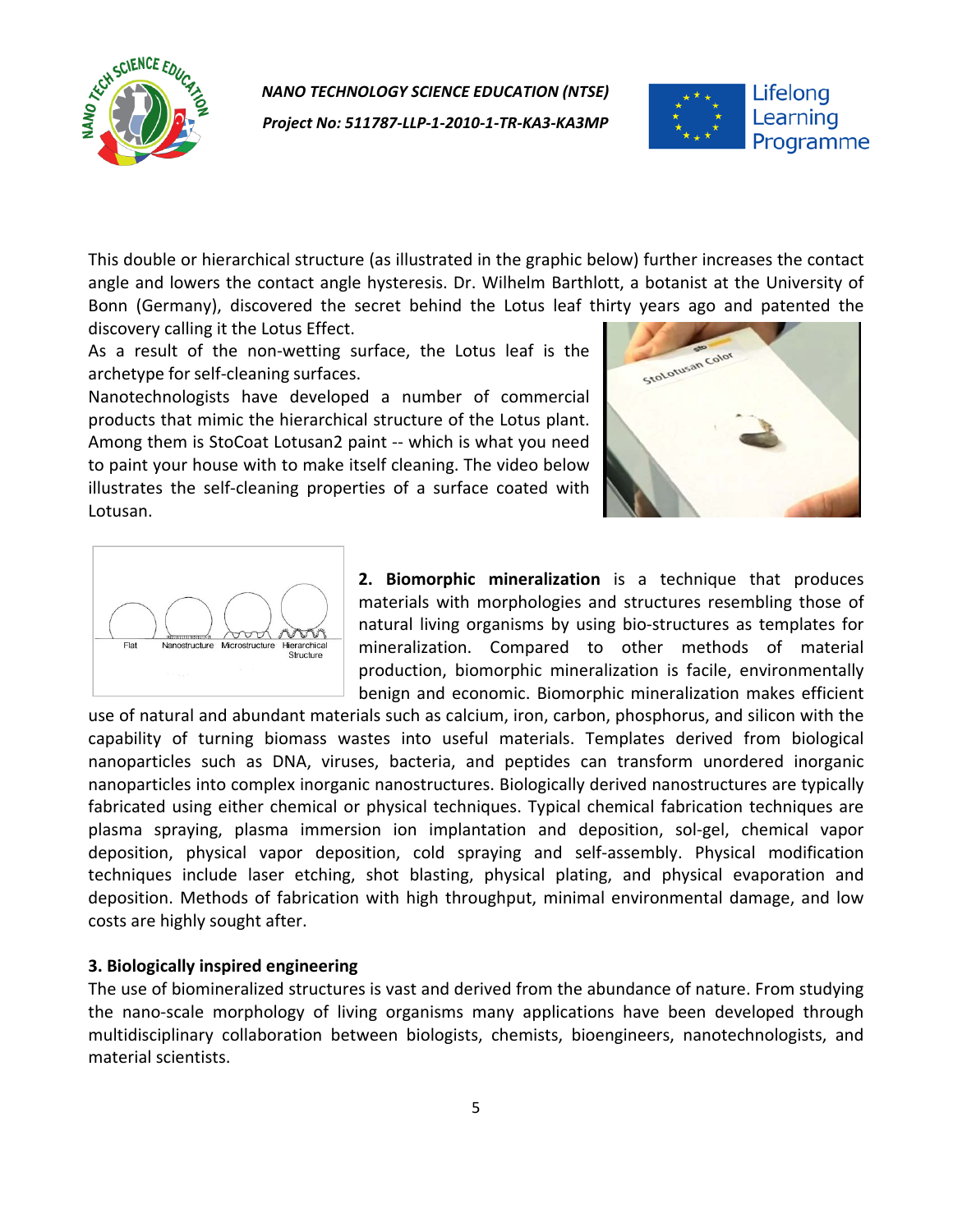



#### **4. Nanowires, nanotubes, and quantum dots**

A [virus](http://en.wikipedia.org/wiki/Virus) is a nonliving particle ranging from the size of 20 to 300 nm capsules containing genetic material used to infect its host. The outer layer of viruses are remarkably robust and capable of withstanding temperatures as high as 60 °C and stay stable in a wide range of [pH](http://en.wikipedia.org/wiki/PH) range of 2-10. Viral capsids can be used to create several nano device components such as nanowires, nanotubes, and quantum dots. Tubular virus particles such as th[etobacco](http://en.wikipedia.org/wiki/Tobacco_mosaic_virus) mosaic virus (TMV) can be used as templates to create nanofibers and nanotubes since both the inner and outer layers of the virus are charged surfaces and can induce nucleation of crystal growth. This was demonstrated though the production of [platinum](http://en.wikipedia.org/wiki/Platinum) and [gold](http://en.wikipedia.org/wiki/Gold) nanotubes using TMV as a template. Mineralized virus particles have been shown to withstand various pH values by mineralizing the viruses with different materials such silicon, [PbS](http://en.wikipedia.org/wiki/Lead(II)_sulfide), and [CdS](http://en.wikipedia.org/wiki/Cadmium_sulfide) and could therefore serve as a useful carriers of material. A spherical plant virus called cowpea [chlorotic](http://en.wikipedia.org/wiki/Cowpea_chlorotic_mottle_virus) mottle virus (CCMV) has interesting expanding properties when exposed to environments of pH higher than 6.5. Above this pH, 60 independent pores with diameters about 2 nm begin to exchange substance with the environment. The structural transition of the viral capsid can be utilized in Biomorphic [mineralization](http://en.wikipedia.org/wiki/Biomineralization) for selective uptake and deposition of minerals by controlling the solution pH. Applications include using the viral cage to produce uniformly shaped and sized quantum dot [semiconductor](http://en.wikipedia.org/wiki/Semiconductor) nanoparticles through a series of pH washes. This is an alternative to th[eapoferritin](http://en.wikipedia.org/wiki/Ferritin) cage technique currently used to synthesize uniform CdSe nanoparticles. Such materials could also be used for targeted drug delivery since particles release contents upon exposure to specific pH levels.

#### **5. Display technology**

Vibrant blue color of [Morpho](http://en.wikipedia.org/wiki/Morpho) butterfly due to [structural](http://en.wikipedia.org/wiki/Structural_coloration) [coloration.](http://en.wikipedia.org/wiki/Structural_coloration) [Morpho](http://en.wikipedia.org/wiki/Morpho) butterfly wings contain microstructures that create its coloring effect through structural [coloration](http://en.wikipedia.org/wiki/Structural_coloration) rather than [pigmentation.](http://en.wikipedia.org/wiki/Pigment) Incident light waves are reflected at specific wavelengths to create vibrant colors due to multilayer interference, diffraction, thin film interference, and scattering



properties. The scales of these butterflies consist of microstructures such as ridges, cross-ribs, ridgelamellae, and microribs that have been shown to be responsible for coloration. The structural color has been simply explained as the interference due to alternating layers of cuticle and air using a model of multilayer [interference.](http://en.wikipedia.org/wiki/Thin-film_interference) The same principles behind the coloration of soap [bubbles](http://en.wikipedia.org/wiki/Soap_bubble) apply to butterfly wings. The color of butterfly wings is due to multiple instances of constructive [interference](http://en.wikipedia.org/wiki/Interference_(wave_propagation)) from structures such as this. The photonic microstructure of butterfly wings can be replicated through biomorphic mineralization to yield similar properties. The photonic microstructures can be replicated using metal oxides or metal alkoxides such as [titanium](http://en.wikipedia.org/w/index.php?title=Titanium_sulfate&action=edit&redlink=1) sulfate (TiSO4), [zirconium](http://en.wikipedia.org/wiki/Zirconium_oxide) oxide (ZrO2), and [aluminium](http://en.wikipedia.org/wiki/Aluminium_oxide) oxide (Al2O3).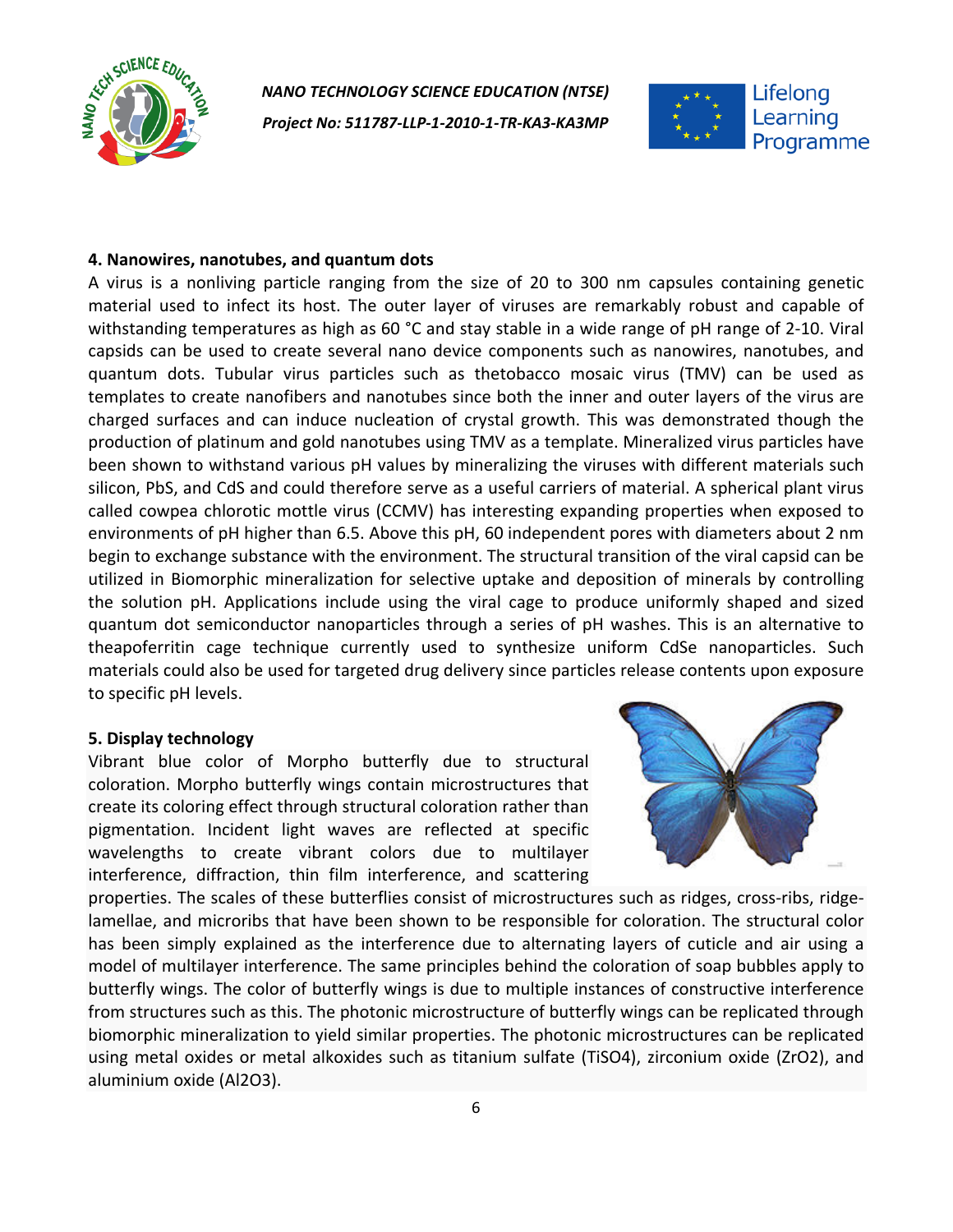



An alternative method of vapor-phase oxidation of SiH4 on the template surface was found to preserve delicate structural features of the microstructure. Now, companies like [Qualcomm](http://en.wikipedia.org/wiki/Qualcomm) are specializing in creating color displays with low power consumption based on these principles.

## **6. Structural coloration**

The brilliant iridescent colours of the male Peacock's tail feathers are created by structural coloration, as first noted by [Isaac Newton](http://en.wikipedia.org/wiki/Isaac_Newton) and [Robert Hooke.](http://en.wikipedia.org/wiki/Robert_Hooke)

Structural coloration is the production of colour by microscopically structured surfaces, sometimes also called schemo-chromes, fine enough to interfere with [visible light](http://en.wikipedia.org/wiki/Visible_light), sometimes in combination with [pigments](http://en.wikipedia.org/wiki/Pigment): for example, [peacock](http://en.wikipedia.org/wiki/Peacock) tail [feathers](http://en.wikipedia.org/wiki/Feather) are pigmented brown, but their structure makes them appear blue, turquoise, and green, and often they appear [iridescent.](http://en.wikipedia.org/wiki/Iridescence)

Structural coloration was first observed by English scientists Robert Hooke and Isaac Newton, and its principle – [wave interference](http://en.wikipedia.org/wiki/Wave_interference) – explained by Thomas Young a century later. Young correctly described iridescence as the result of interference between reflections from two (or more) surfaces of [thin films](http://en.wikipedia.org/wiki/Thin_films), combined with refraction as light enters and leaves such films. The geometry then determines that at certain angles, the light reflected from both surfaces adds (interferes constructively), while at other angles, the light subtracts. Different colours therefore appear at different angles.

[In animals](http://en.wikipedia.org/wiki/Animal_coloration) such as on the feathers of birds and the scales of [butterflies](http://en.wikipedia.org/wiki/Butterfly), interference is created by a range of [photonic](http://en.wikipedia.org/wiki/Photonic) mechanisms, including [diffraction gratings](http://en.wikipedia.org/wiki/Diffraction_grating), selective mirrors, [photonic crystals](http://en.wikipedia.org/wiki/Photonic_crystals), crystal fibres, matrices of nanochannels and proteins that can vary their configuration. Many of these mechanisms correspond to elaborate structures visible by [electron microscopy](http://en.wikipedia.org/wiki/Electron_microscopy). In plants, brilliant colours are produced by structures within cells. The most brilliant blue coloration known in any living tissue is found in the marble berries of [Polliacondensata](http://en.wikipedia.org/wiki/Pollia_condensata), where a spiral structure of cellulose fibrils produces [Bragg's law](http://en.wikipedia.org/wiki/Bragg%27s_law) scattering of light.

Structural coloration has potential for industrial, commercial and military application, with [biomimetic](http://en.wikipedia.org/wiki/Biomimicry) surfaces that could provide brilliant colours, adaptive [camouflage](http://en.wikipedia.org/wiki/Camouflage), efficient optical switches and lowreflectance glass.

# **7. Flock of sheep**

Holistic [planned](http://en.wikipedia.org/wiki/Holistic_management) grazing, using fencing and/or [herders](http://en.wikipedia.org/wiki/Herder), seeks to restore [grasslands](http://en.wikipedia.org/wiki/Grasslands) by carefully planning movements of large [herds](http://en.wikipedia.org/wiki/Herding_behavior) of livestock to mimic the vast herds found in nature where [grazing](http://en.wikipedia.org/wiki/Grazing) animals are kept concentrated by pack predators and must move on after eating, trampling, and manuring an area, returning only after it has fully recovered. Developed by Allan [Savory](http://en.wikipedia.org/wiki/Allan_Savory), this method of biomimetic grazing holds tremendous potential in building soil, increasing

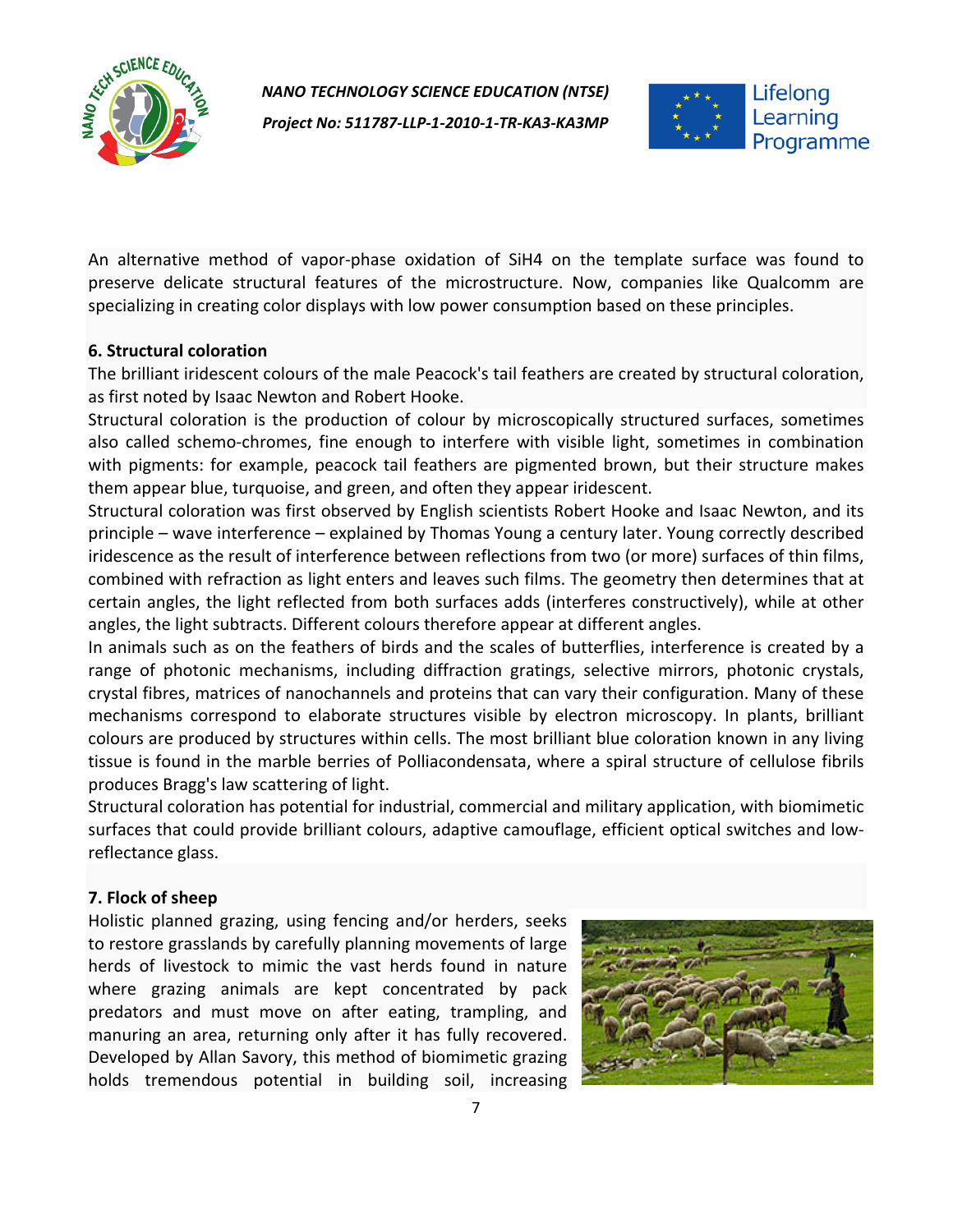



biodiversity, reversing desertification, and mitigating global warming, similar to what occurred during the past 40 million years as the expansion of grass-grazer ecosystems built deep [grassland](http://en.wikipedia.org/wiki/Mollisols) soils, sequestering carbon and cooling the planet.

#### **8. Biomimetic crystallization and structural analysis**

A relevant biomimetic strategy involves the use of organic molecules or macromolecules to modulate the crystal structure, crystallinity, morphology and stability through specific or nonspecific interactions that mimic those occurring among acidic macromolecules and biogenic crystals.

The study of the effect of polyelectrolytes, polymers, drugs and isomorphous substitutions on the structure, morphology, chemistry and relative stability of calcium phosphates of biological interest provides a tool to investigate the role of matrix constituents in mineralization and the interaction of drugs with the biogenic mineral.



#### **9. Biomineralized tissues**

#### *Femur bone*

Biomimetics approaches the design and synthesis of new functional materials using the strategies adopted by living organisms to produce the biological ones. Biomineralized tissues often display unique and desirable morphological, structural and mechanical properties, and represent informative models for the development of complex functional materials.

The research involves the structural, morphological and chemical study of the mineral phase and of the macromelecular component of hard tissues, as well as a thorough investigation of the structure - function relationships in biomineralized tissues.

#### **10. Inorganic-polymeric complex architectures**

The production of composite materials made up of calcium phosphates and polymers is of great interest for the development of biomaterials suitable to repair the skeletal system. The research is aimed to the design and development of inorganic-polymeric composites with complex architectures, including hollow microspheres, core/shell and porous micro-fibrous structures, with potential applications as bioactive molecules delivery systems and porous scaffolds.

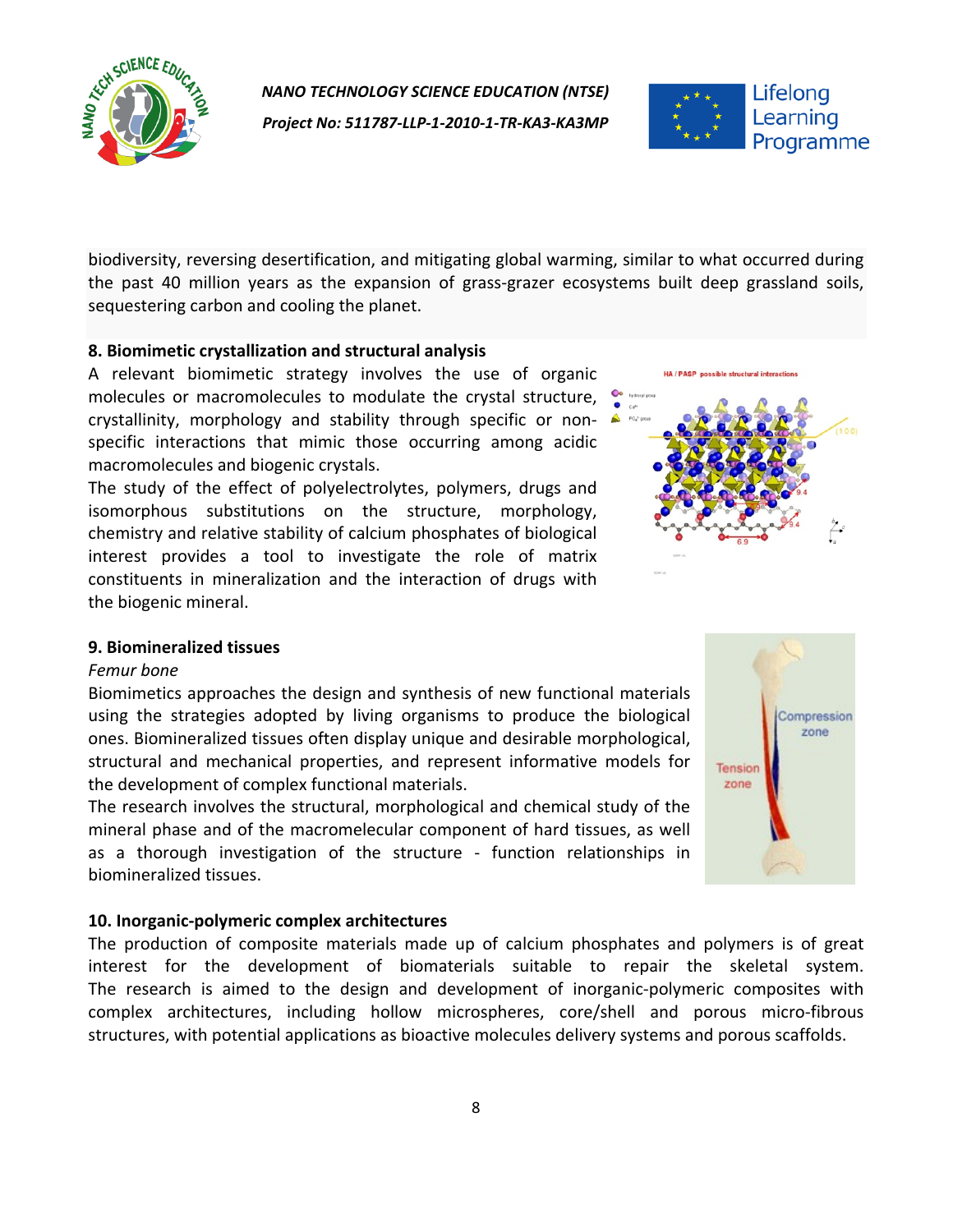







#### **11. Template directed synthesis**

#### HA thin film

Biomineralization processes usually involve both structural and acidic macromolecules. Acidic macromolecules are rich in negatively charged groups, which promote their interaction with the charged inorganic crystal surfaces. The interaction can be specific, with the protein adopting a conformation and exhibiting charge distribution and repeating distances matching some structural motif of the crystal, or even non-specific, due to multiple electrostatic interactions. These macromolecules are believed to control nucleation, polymorphism, growth, chemical composition, shape, dimensions, orientation and texture of the inorganic crystals.

The research activity is aimed to study the nucleation and growth of calcium phosphates on functionalized matrices, in order to develop innovative biomimetic processing strategies for producing ceramic thin films with a wide range of potential applications. Moreover, these studies provide interesting information useful for a deeper understanding of the phenomen.





#### **12. Porous scaffolds for regenerative medicine**

Regenerative medicine exploits strategies aimed at developing new complex materials with hierarchical 3D architectures, able to interact with living cells, and to promote tissue repair. The aim is to get a tissue identical with the original one, in the case of bone tissue it is based on three-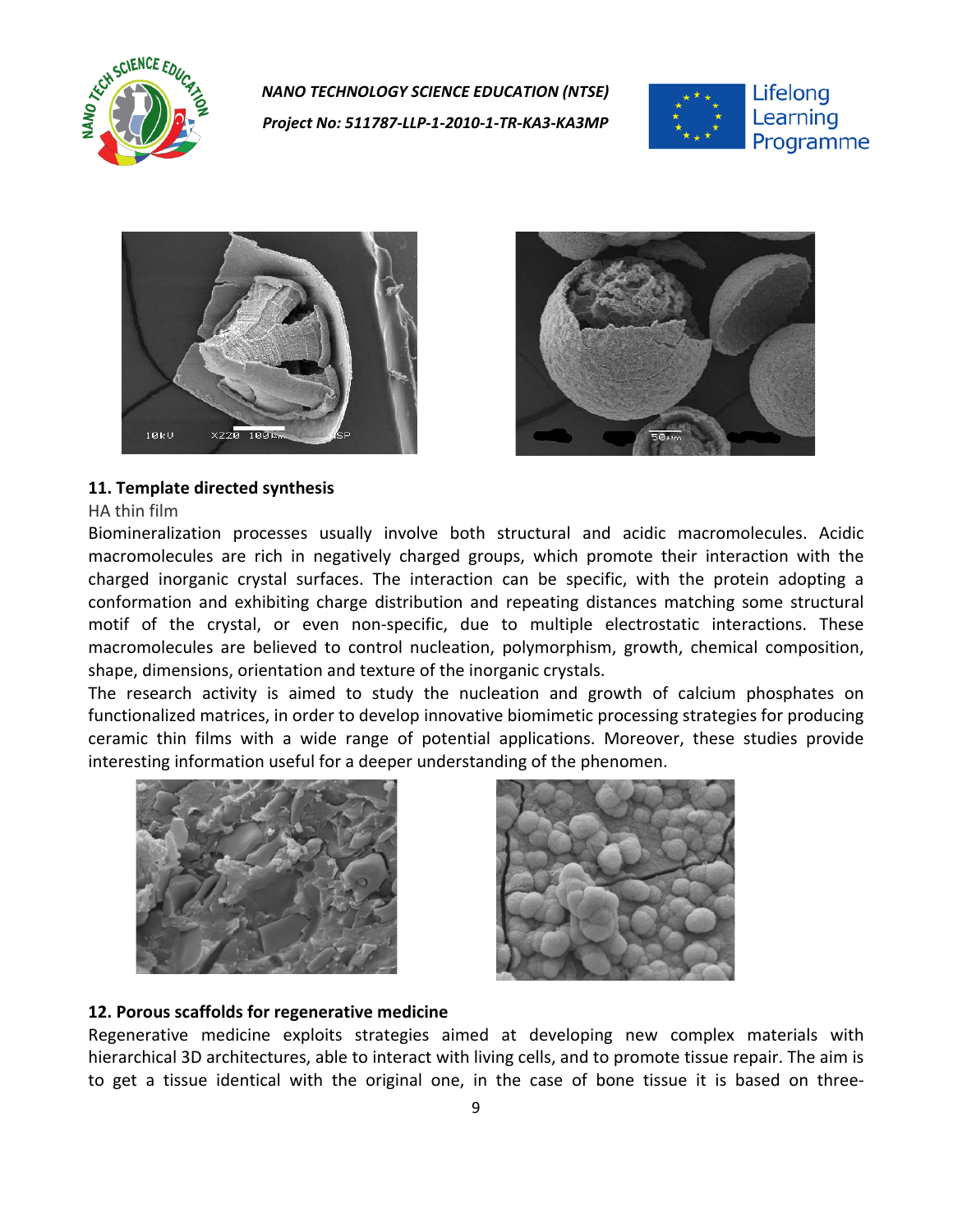



dimensional (3D) scaffold, possibly enriched with signal molecules, such as growth factors, and cells. The research activity is focused to develop porous scaffolds, with interconnected pore network structure and tailored physical and biochemical properties for cellular in-growth, revascularization, adequate nutrition and oxygen supply. To this aim we employ biomimetic materials based on calcium phosphates and biodegradable polymers through cement-like setting reactions and freeze-drying methods.

## **13. Burr = Velcro**

[Velcro](http://en.wikipedia.org/wiki/Velcro) was inspired by the tiny hooks found on the surface of [burs.](http://en.wikipedia.org/wiki/Bur) Researchers studied the termite's ability to maintain virtually constant temperature and humidity in their termite mounds in Africa despite outside temperatures that vary from 1.5 °C to 40 °C (35 °F to 104 °F). Researchers initially scanned a termite mound and created 3-D images of the mound structure, which revealed construction that can influence



human building design. The [Eastgate Centre](http://en.wikipedia.org/wiki/Eastgate_Centre,_Harare), a mid-rise office complex in [Harare](http://en.wikipedia.org/wiki/Harare), [Zimbabwe](http://en.wikipedia.org/wiki/Zimbabwe), stays cool without air conditioning and uses only 10% of the energy of a conventional building its size.

Modeling [echolocation](http://en.wikipedia.org/wiki/Animal_echolocation) in [bats](http://en.wikipedia.org/wiki/Bat) in darkness has led to a cane for the visually impaired. Research at the [University of Leeds](http://en.wikipedia.org/wiki/University_of_Leeds), in the United Kingdom, led to the UltraCane, a product formerly manufactured, marketed and sold by Sound Foresight Ltd.

[Janine Benyus](http://en.wikipedia.org/wiki/Janine_Benyus) refers in her books to [spiders](http://en.wikipedia.org/wiki/Spider) that create web silk as strong as the [Kevlar](http://en.wikipedia.org/wiki/Kevlar) used in [bulletproof vests.](http://en.wikipedia.org/wiki/Ballistic_vest) Engineers could use such a material—if it had a long enough rate of decay—for parachute lines, suspension bridge cables, artificial ligaments for medicine, and other purposes.

Other research has proposed adhesive glue from [mussels](http://en.wikipedia.org/wiki/Mussel), solar cells made like leaves, fabric that emulates [shark](http://en.wikipedia.org/wiki/Shark) skin, harvesting water from fog like [abeetle](http://en.wikipedia.org/wiki/Beetle), and more. Nature's 100 Best is a compilation of the top hundred different innovations of animals, plants, and other organisms that have been researched and studied by the Biomimicry Institute.

A display technology based on the reflective properties of certain [morpho](http://en.wikipedia.org/wiki/Morpho) [butterflies](http://en.wikipedia.org/wiki/Butterfly) was commercialized by Qualcomm in 2007. The technology use[sInterferometric Modulation](http://en.wikipedia.org/wiki/Interferometric_modulator_display) to reflect light so only the desired color is visible in each individual pixel of the display

Biomimicry may also provide design methodologies and techniques to optimize engineering products and systems. An example is the re-derivation of [Murray's](http://en.wikipedia.org/wiki/Murray%27s_law) law, which in conventional form determined the optimum diameter of blood vessels, to provide simple equations for the pipe or tube diameter which gives a minimum mass engineering system.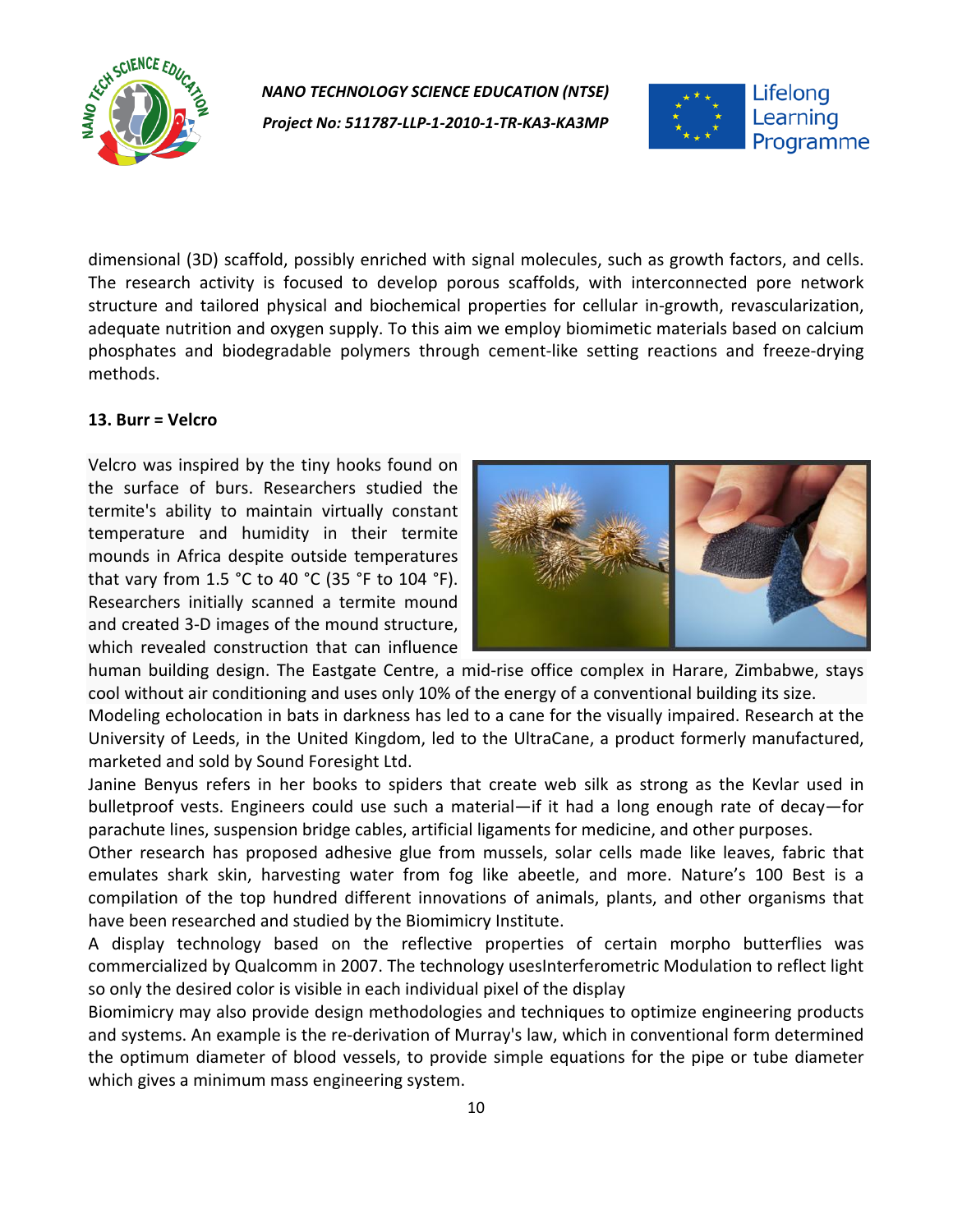



In structural engineering, the Swiss Federal Institute of Technology [\(EPFL\)](http://en.wikipedia.org/wiki/EPFL) has incorporated biomimetic characteristics in an adaptive deployable "tensegrity" bridge. The bridge can carry out self-diagnosis and self-repair.

The [Bombardier](http://en.wikipedia.org/wiki/Bombardier_beetle) beetle's powerful repellent spray inspired a Swedish company to develop a "micro mist" spray technology, which is claimed to have a low carbon impact (compared to aerosol sprays). The beetle mixes chemicals and releases its spray via a steerable nozzle at the end of its abdomen, stinging and confusing the victim.

#### **14. Bug = Water collection**

The Stenocara beetle is a master water collector. The small black bug lives in a harsh, dry desert environment and is able to survive thanks to the unique design of its shell. The Stenocara's back is covered in small, smooth bumps that serve as collection points for condensed water or fog. The entire shell is covered in a slick, Teflon-like wax and is channeled so that condensed water from morning fog is funneled into the beetle's mouth. It's brilliant in its simplicity.



Researchers at MIT have been able to build on a concept inspired by the [Stenocara's](http://www.nytimes.com/2006/06/27/science/27find.html?_r=1) shell and first described by Oxford University's Andrew Parker. They have crafted a material that collects water from the air more efficiently than existing designs. About 22 countries around the world use nets to collect water from the air, so such a boost in efficiency could have a big impact.

#### **15. Sharkskin = Swimsuit**

Sharkskin-inspired swimsuits received a lot of media attention during the 2008 Summer Olympics when the spotlight was shining on Michael Phelps. Seen under an electron microscope, sharkskin is made up of countless overlapping scales called dermal denticles (or "little skin teeth"). The denticles have grooves running down their length in alignment with water flow. These grooves disrupt the formation of eddies, or turbulent swirls of slower water, making the water pass by faster. The rough shape also discourages parasitic growth such as algae and barnacles.

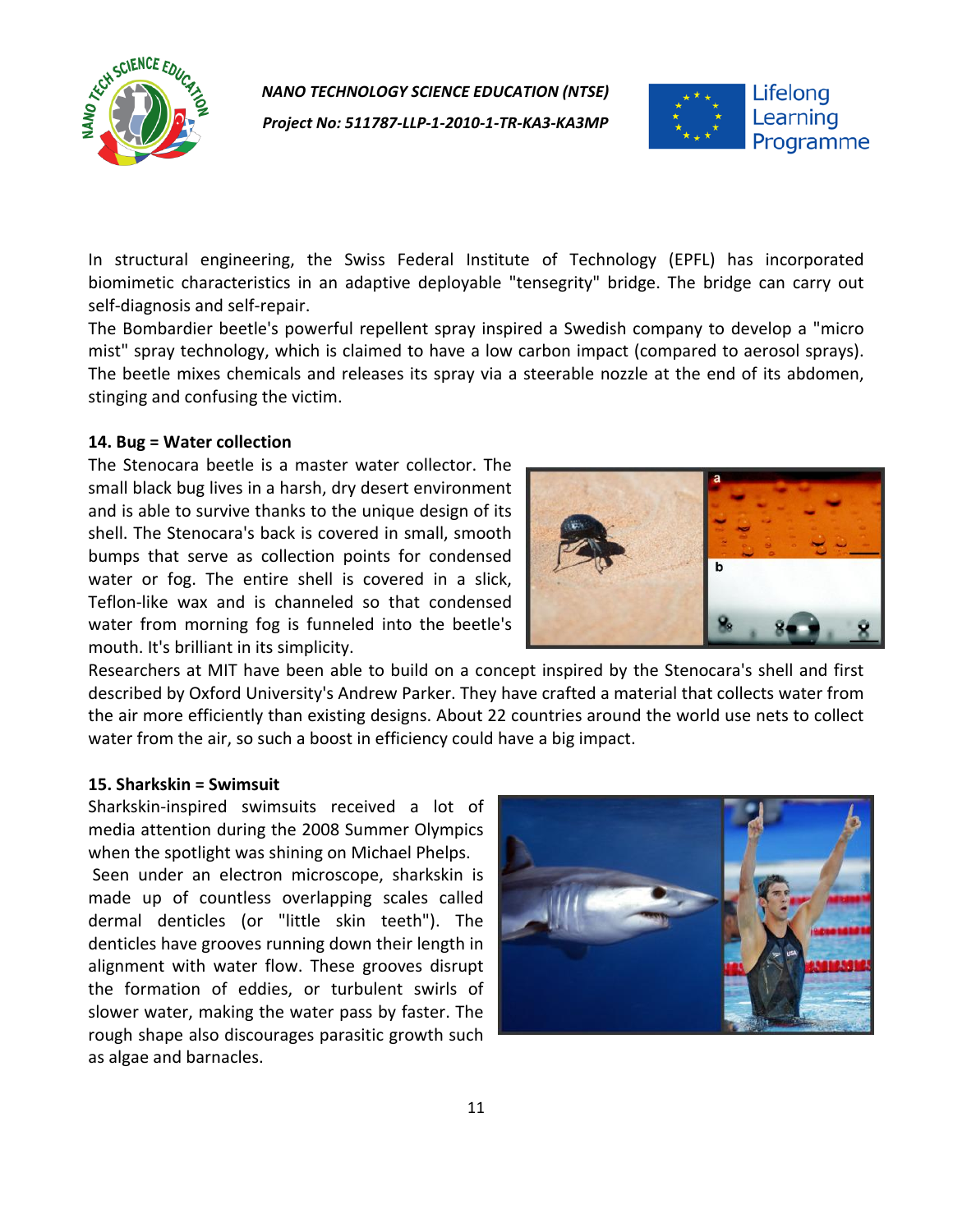



Scientists have been able to replicate dermal denticles in [swimsuits](http://dsc.discovery.com/news/2008/05/16/olympic-swimming-sharks.html) (which are now banned in major competition) and the bottom of boats. When cargo ships can squeeze out even a single percent in efficiency, they burn less bunker oil and don't require cleaning chemicals for their hulls. Scientists are applying the technique to create surfaces in hospitals that resist bacteria growth - the bacteria can't catch hold on the rough surface.

# **OBJECTIVES**

The lesson (project) designed for the *IXth form students*, sought to develop the knowledge, skills and attitudes of pupils involved, so that they can participate effectively in discussions on topical issues. At the same time, it stressed the direct exchanges of ideas and experience, for students involved in the project, to take a clearer picture of the investigative approach in action.

The proposed activities trying to address the achievement of the objectives, which although are not specific, but lead to the idea that Science contribute to the formation of young people as unique individuals, able to discern and to take informed decisions. In this respect, the objectives are the following:

- increasing the interest of students towards civic issues as well as to the scientific findings;

- training the young people to express their views on various Science issues;

- acquiring (by students) of investigative capacities and skills;

- stimulating students' desire to deepen the understanding of the current problems of the actual society;

- increasing the students' confidence and their self-esteem to be involved in the discussion of scientific issues that can be found in ordinary and specialized newspapers.

From the scientific point of view, the lesson activities allow students to learn about the defined characteristics of:

- certain physical systems encountered in the wild;
- nanotechnologies phenomena;
- possibilities of practical application related to theoretical knowledge of nanotechnologies;
- phenomena in the field of nanotechnologies;
- physical characteristics of the phenomena in the field of nanotechnologies;
- causal existed relations;
- carrying out the physical phenomena specific to nanotechnologies;
- application of the knowledge gained through the study of Science in related fields;

- presentation (in written or oral form) of the results of an investigative approach using specific Science terminology;

- advantages and disadvantages of nanotechnologies from the environmental perspective.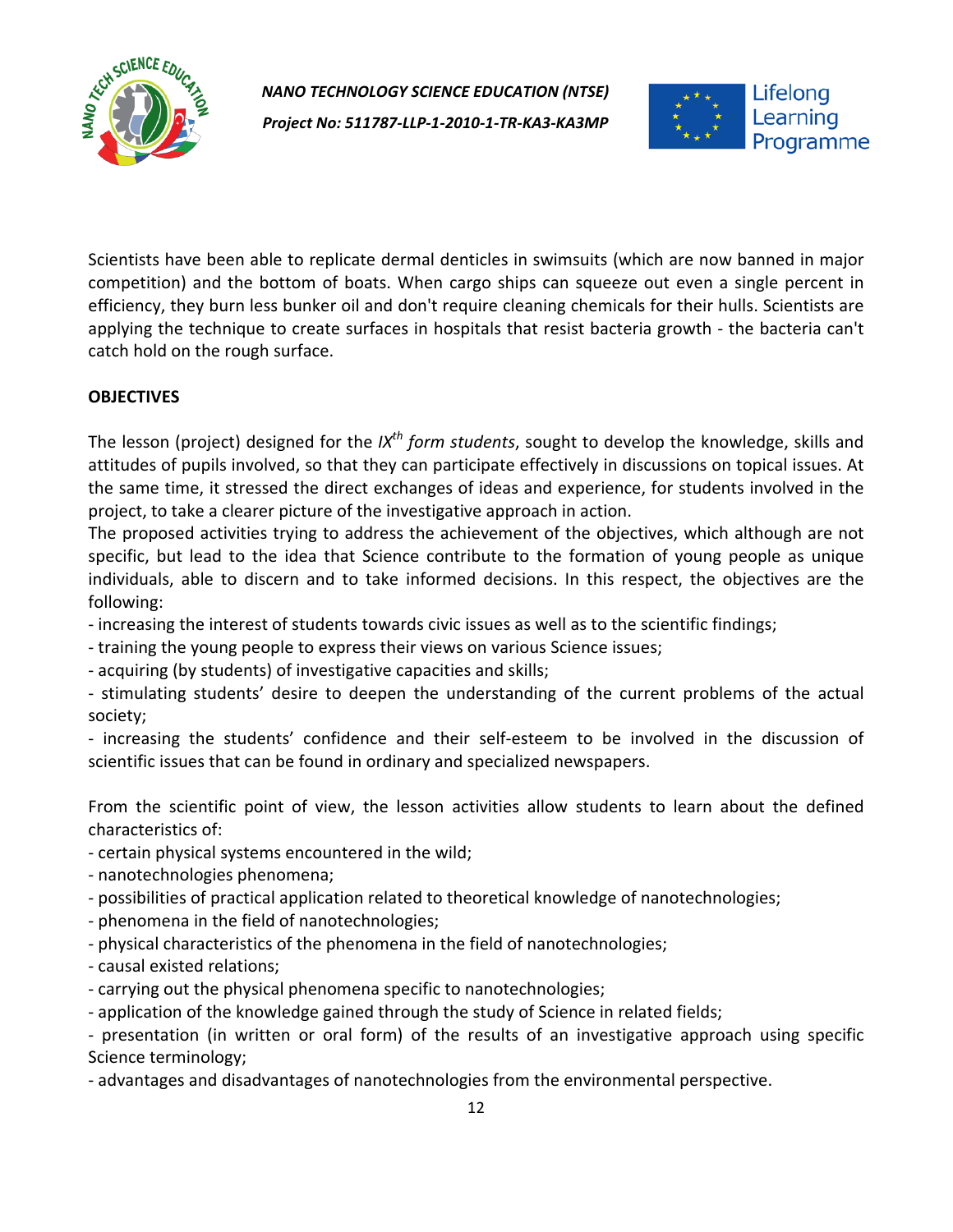![](_page_12_Picture_0.jpeg)

*Project No: 511787-LLP-1-2010-1-TR-KA3-KA3MP*

![](_page_12_Picture_3.jpeg)

## **LEARNING RESULTS**

When acquiring the information and after realizing the activities, students are able to:

- edit a report where to submit arguments in respect of decisions taken and the related reasons;
- identify the consequences of applying nanotechnologies to human health, environment and society;
- retrieve specific information in the proposed websites;
- analyze selected information in relation to the proposed questions;
- decide as a group what the effects of applied nanotechnologies are;
- analyze the pros and cons of applied nanotechnologies;
- work in groups to conclude what are the advantages of the models imitation of nature;
- submit collective conclusions made in front of the students, in the class.

#### **CLASSROOM MANAGEMENT & SEQUENCE OF EVENTS**

The lesson *Nanobiomimicry* proposes a different approach to this topic. The adopted strategy is represented by the format of exchanging of ideas and arguments, in order to take a proper decision.

#### *1. Introduction and formation of groups*

The theme is presented and recalls the review / presentation of the necessary definitions. The class is divided into groups of students. In order to assess the importance of nanotechnology, it has been constituted various groups of students, consisting of (as key-roles): 1) physicists; 2) doctors; 3) biologists; 4) chemists. The groups will have to decide on the advisability of applying of nanotechnology in the actual society context.

#### *2. Introducing the major questions*

# The questions are submitted for discussions: *What is nanotechnology? What is nanobiomimicry? How it can influence our life and what could be its application?*

## *3. Documentation, identifying major arguments and presentation of the groups' conclusions*

Each group must proceed to a documentation activity about how nanotechnology and its application are copying the patterns of the nature, what are the advantages and disadvantages of its use (from the perspective of the physicist, doctor, biologist and chemist).

The students from each group must share interesting facts and ideas found in the documented text, in order to arrive at a better understanding of the analyzed documents. It is recommended to start the documentation from the experiments proposed in the *Virtual Lab* of the *NTSE Project* [\(http://vlab.ntse-nanotech.eu/NanoVirtualLab/\)](http://vlab.ntse-nanotech.eu/NanoVirtualLab/), especially: *Understanding Nanoscale* and *Lotus Effect*. The documentation must be made also using the *NTSE Repository* [\(http://ntse.ssai.valahia.ro/\)](http://ntse.ssai.valahia.ro/).

Each group prepares and then reads its *Report* carefully, and underlines or quotes the facts and ideas which they consider as important, or interesting arguments that motivates the groups conclusions.

Each group of students shares the presented arguments, and identifies the most powerful proarguments (to be discussed), but also the cons-arguments (to be also debated). Inside the group, each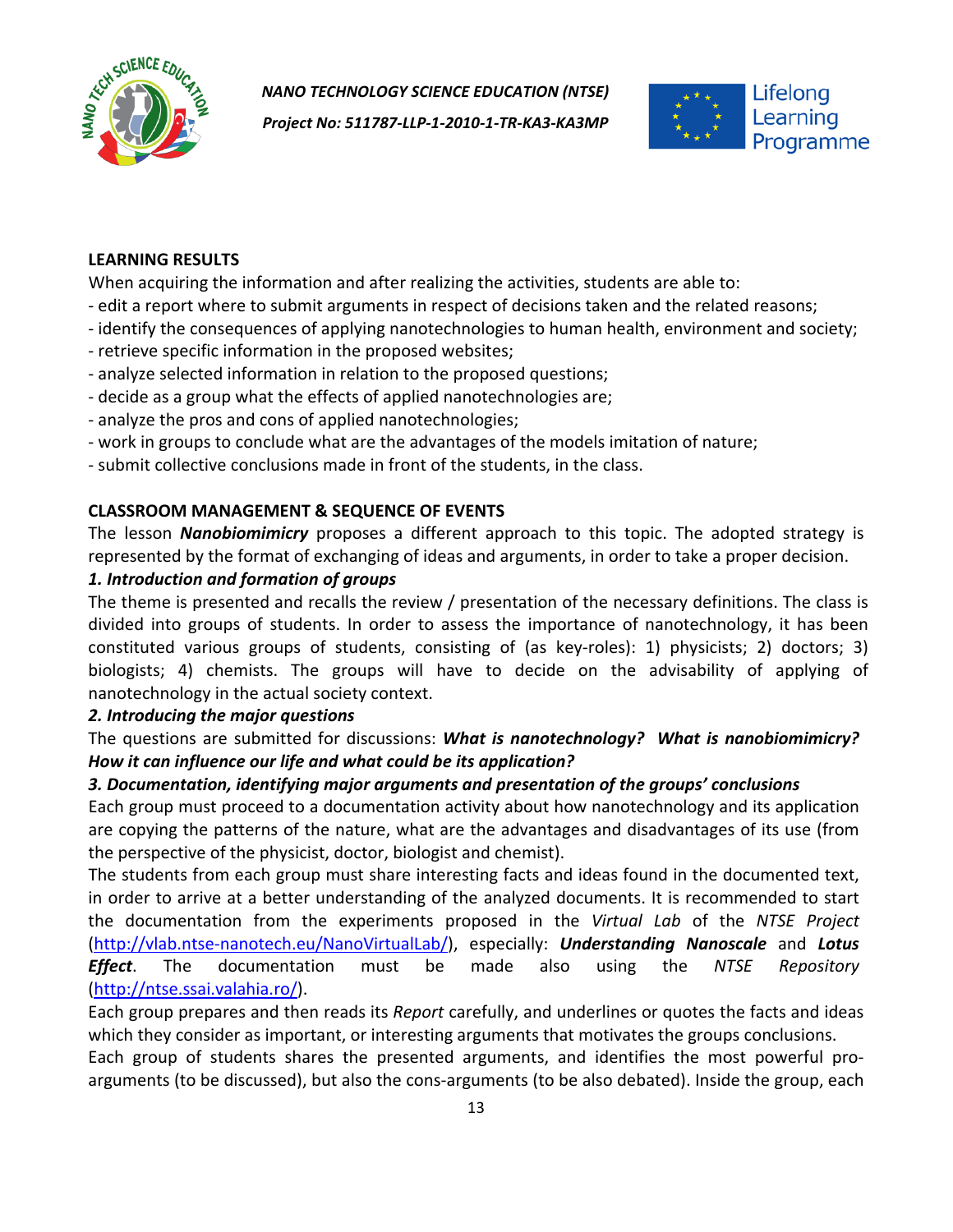![](_page_13_Picture_0.jpeg)

![](_page_13_Picture_2.jpeg)

student can use what he/she was learning about the subject, his/her own documentation and presents his/her own opinion about the topic. Each group must submit, in turn, the agreed position, and consequently, as responsible citizens, should have a voice in a real case, in the civil society.

## **RESOURCES**

## *Procedural resources*:

- methods and processes: *SAC* Method (*Structured Academic Controversy*), deliberations, conversation, observation, explanation, exercise, discussion;
- form of organization: groups, individual (frontal).

*Material resources*: video-projector, flipcharts, media texts, PCs, Internet

## **PROCESS FINALIZATION**

For finalizing the didactic process, sets of questions are proposed. Each group must proceed to a documentation activity about how nanotechnology and its application are copying the patterns of the nature, what are the advantages and disadvantages of its use (from the perspective of the physicist, doctor, biologist and chemist). The students from each group must express their personal opinions, answering to the following specific questions:

- Which were the most powerful pros arguments?
- Which were the most powerful cons arguments?
- What areas of consensus were established?
- What consequences may result in the application of nanobiomimetics for human health, environment and society?
- Why this issue is important for a democratic society?
- Have you changed your opinion after the discussions? Why?
- Have you learned anything new from this lesson?
- What you have learned (specifically) from your colleagues?
- What would you like to learn more?
- From where did you get the information?
- Was your opinion adopted by the group?
- Which were, however, the areas of consensus in your group?
- How do you link the conclusion of the lesson with your quality as responsible citizen?
- What I should do if I were a person with responsibilities?

Important: the last part of the activity becomes very important, due to the fact that it represents a "debriefing" of everything the student has learned and lived during the whole process. The proposed questions dedicated to students substantiate in fact, the activity objectives.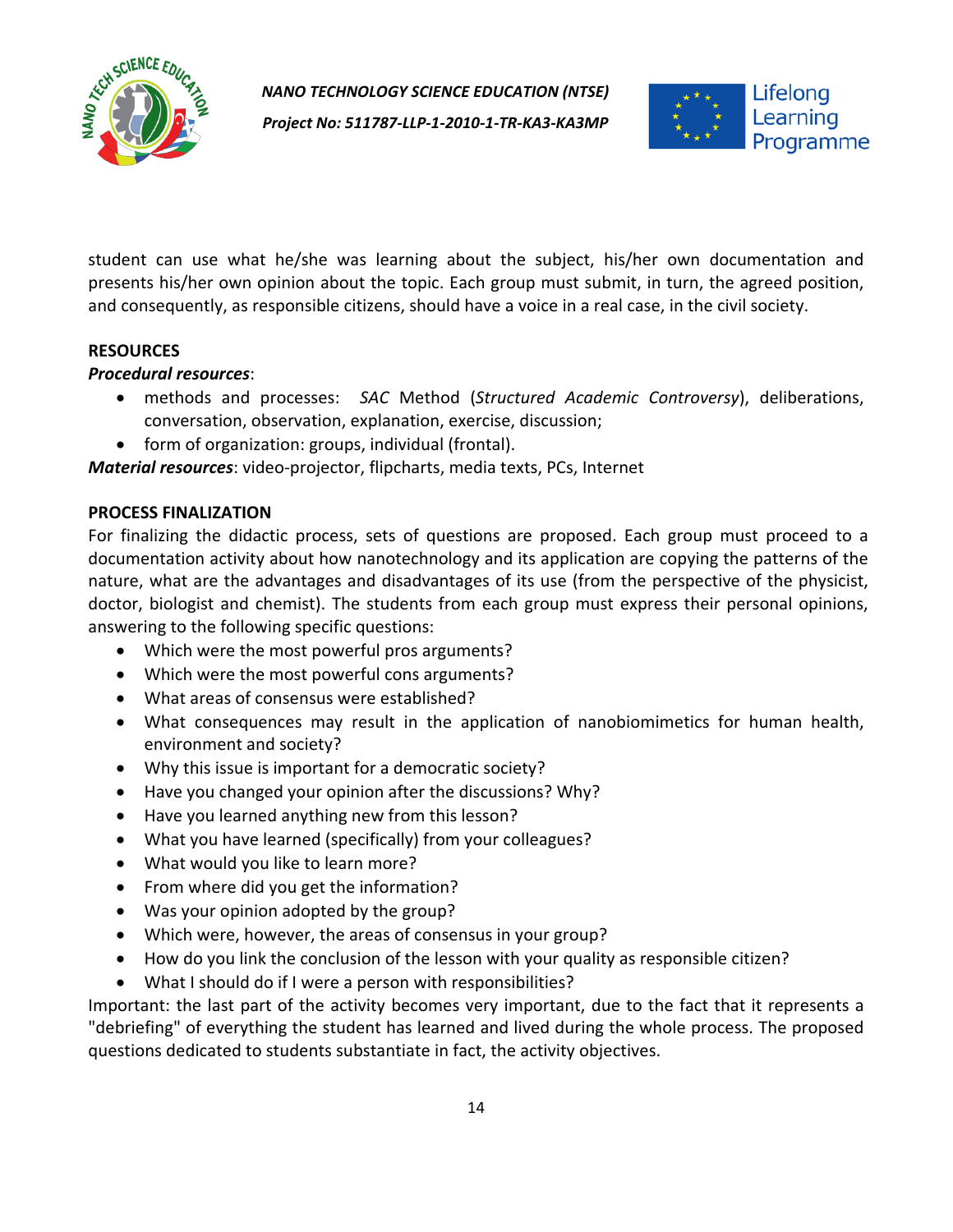![](_page_14_Picture_0.jpeg)

*Project No: 511787-LLP-1-2010-1-TR-KA3-KA3MP*

![](_page_14_Picture_3.jpeg)

## **ASSESSMENT SUGESTIONS**

The evaluation of the students has to take into consideration the following items:

- understanding of the proposed / introduced concepts and terms;
- quality of retrieved information and investigation;
- clarity in the presentation of the selected information;
- active participation in various stages of the work;
- power of argumentation;
- justification of presented opinions;
- quality of final presentation;
- compliance with the proposed deadlines.

## **IMPACT ON STUDENTS**

- using their real life perception and own life-experience as children / teenagers (especially linked to their knowledge);
- acquiring the necessary skills and capacities in their new quality: as active responsible citizens;
- maximizing the level of their involvement in the proposed topic;
- being eager to express their own opinions related to civic issues and to present their findings within the group and to the whole class;
- being capable of gaining a deeper understanding of the current socio-scientific issues;
- better communicating with teacher and colleagues;

# **STUDENTS' FEEDBACK**

## *Expressed feedback*:

- real and actual issues have been discussed;
- opportunity to work in groups and know better the colleagues;
- possibility to express own opinion on certain issues;
- possibility to communicate without fear with the colleagues, and also with the teacher;
- proper frame to argument the own opinions, as well as listening patiently to others;
- opportunity to compile documents and find out things that otherwise are not so easy to know.

All students declared that they learn something new during the activity. They were motivated and very interested to the presented / discussed subjects.

# *Processed feedback (graphical results)*:

Students were invited to fill in a questionnaire, in order to design a graphical feedback after processing their answers. The results are illustrated in the following diagrams.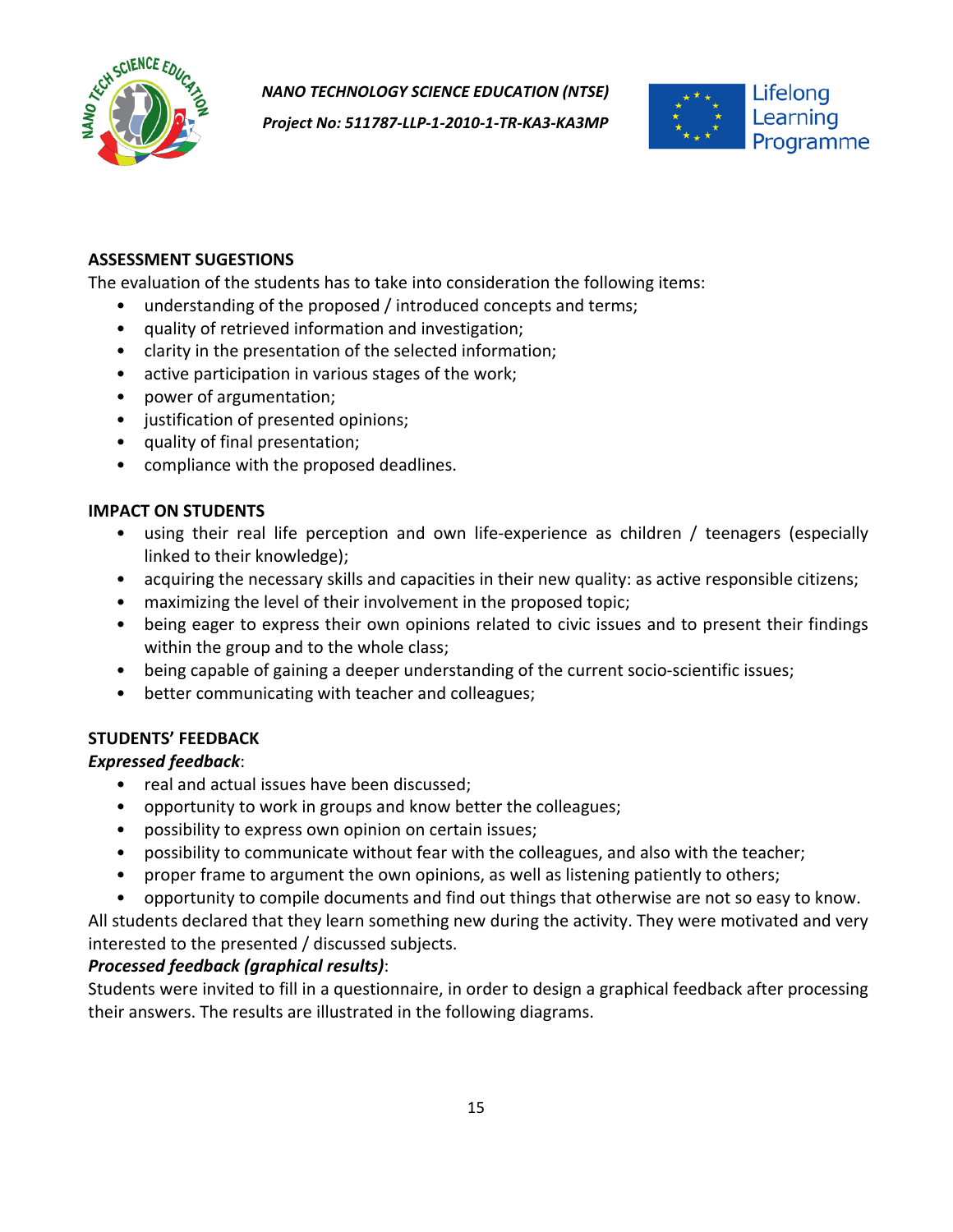![](_page_15_Picture_0.jpeg)

*Project No: 511787-LLP-1-2010-1-TR-KA3-KA3MP*

![](_page_15_Picture_3.jpeg)

![](_page_15_Figure_4.jpeg)

#### Considering the consequences of using nanotechnology

![](_page_15_Figure_6.jpeg)

![](_page_15_Figure_7.jpeg)

![](_page_15_Figure_8.jpeg)

![](_page_15_Figure_9.jpeg)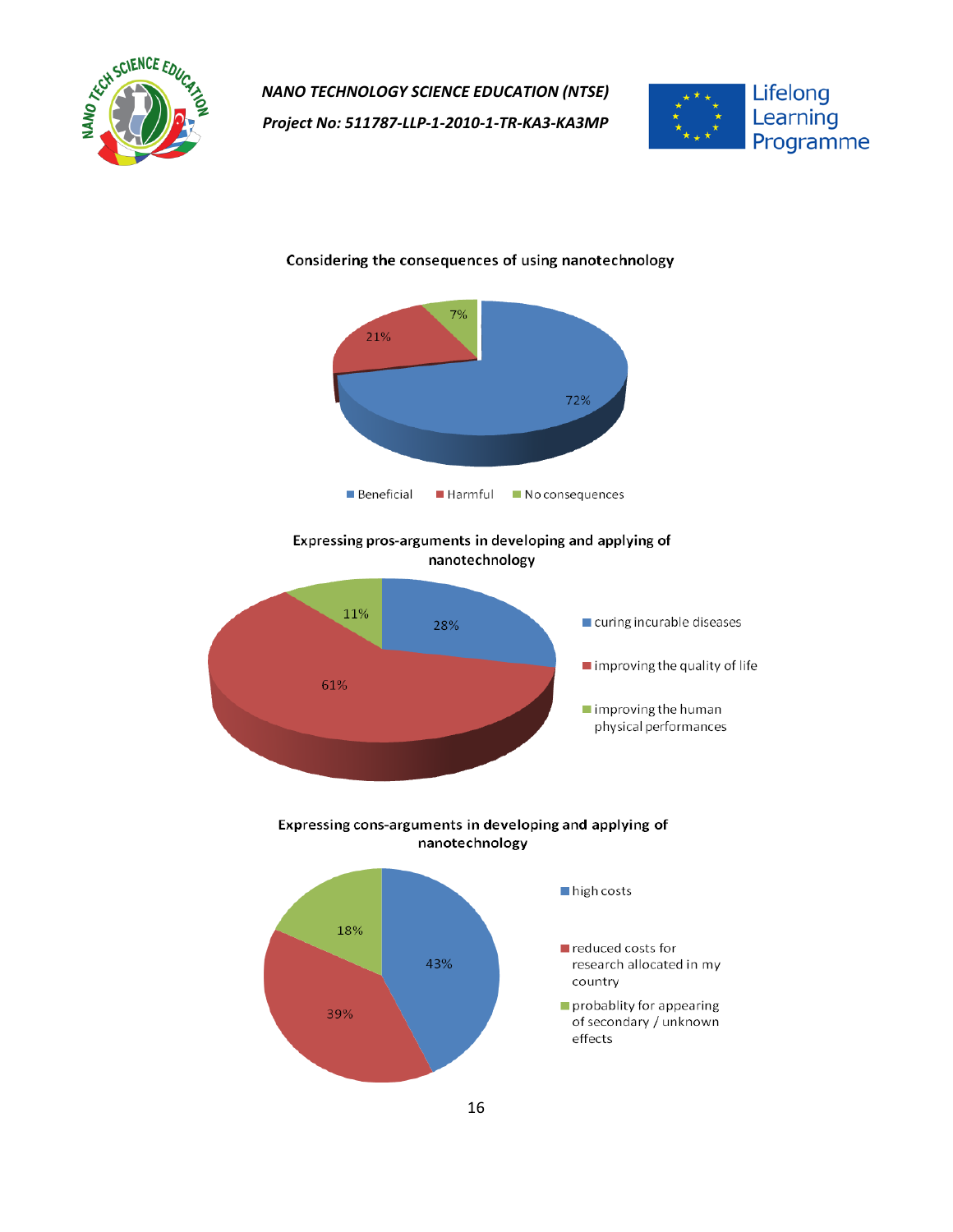![](_page_16_Picture_0.jpeg)

*Project No: 511787-LLP-1-2010-1-TR-KA3-KA3MP*

![](_page_16_Picture_3.jpeg)

![](_page_16_Figure_4.jpeg)

#### Why nanobiomimicry is important?

Is your own opinion changed after the group / class discussions?

![](_page_16_Figure_7.jpeg)

What are the main sources for getting such information?

![](_page_16_Figure_9.jpeg)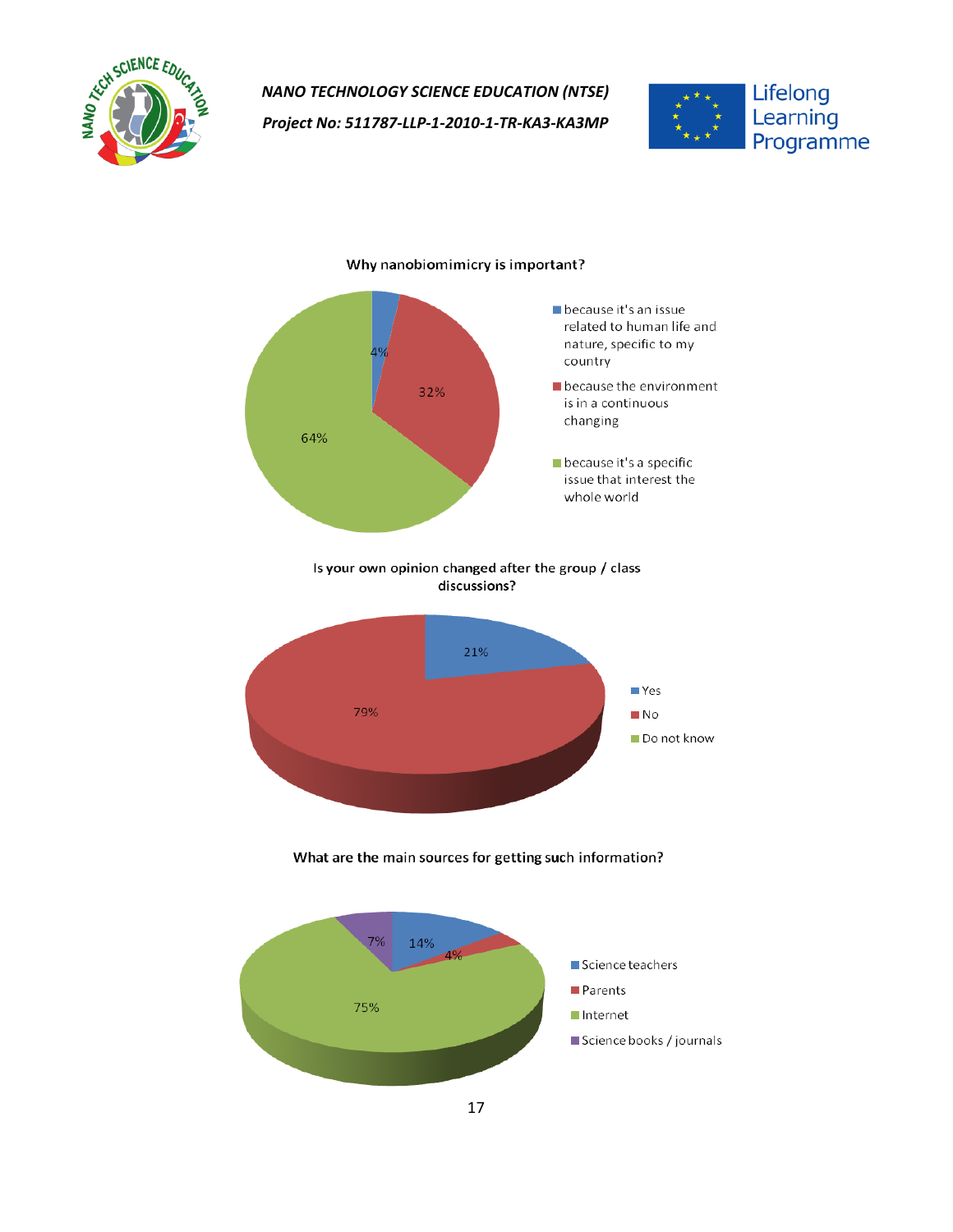![](_page_17_Picture_0.jpeg)

![](_page_17_Picture_2.jpeg)

#### **CONCLUSION**

During the proposed activity, the students were asked to effectively participate in the discussions, through direct exchanging of ideas and experience. All the lessons' objectives were achieved, first from the scientific point of view, and second, from the social perspective, contributing to the formation of young people as unique individuals, able to discern and to take responsible decisions.

#### **References**

E. Boanini, M. Gazzano, A. Bigi. (2012). Time Course of Zoledronate Interaction with Hydroxyapatite Nanocrystals. Journal of Physical Chemistry. C, Nanomaterials and Interfaces. vol. 116, pp. 15812 - 15818

E. Boanini, M. Gazzano, A. Bigi. (2010). Ionic substitutions in calcium phosphates synthesized at low temperature. Acta Biomaterialia. vol. 6, pp. 1882 - 1894

E. Boanini, M. Gazzano, K. Rubini, A. Bigi. (2010). Collapsed Octacalcium Phosphate Stabilized by Ionic Substitutions. Crystal Growth & Design. vol. 10, pp. 3612 - 3617

E. Boanini, M. Gazzano, K. Rubini, A. Bigi. (2007) Composite nanocrystals provide new insight on alendronate interaction with hydroxyapatite structure. Adv Mater. vol 19, pp. 2499-2502.

A. Bigi, M. Burghammer, R. Falconi, M.H.J. Koch, S. Panzavolta, C. Riekel. Twisted plywood pattern of collagen fibrils in teleost scales: an X-ray diffraction investigation. J StructBiol 2001; 136: 137-143

M.G. Ascenzi, A. Ascenzi, A. Benvenuti, M. Burghammer, S. Panzavolta, A. Bigi. Structural differences between "dark" and "bright" isolated human osteoniclamellae.JStructBiol, 2003; 141/1: 22-33

A.Bigi, E. Boanini, D. Walsh, S. Mann. Morphosynthesis of octacalcium phosphate hollow microspheres by polyelectrolyte-mediated crystallization. AngewChemieInt Ed. 2002; 41:2163 - 2166.

A. Bigi, B. Bracci, S. Panzavolta, M. Iliescu, M. Plouet-Richard, J. Werckmann, D. Cam. Morphological and structural modifications of octacalcium phosphate induced by Poly-l-Aspartate. Cryst Growth Des, 2004; 4:141–146

E. Boanini, A. Bigi. Biomimetic gelatin–octacalcium phosphate core–shell microspheres. J Colloid Interface Sci. 2011; 362:594 - 599

E. Boanini, A. Bigi. Biomimetic synthesis of carbonated hydroxyapatite thin films. Thin Solid Films. 2006; 497:53-57.

A. Bigi, E. Boanini, G. Maglio, M. Malinconico, R. Palumbo, S. Taglialatela-Scafati. PLLA based composites with α-tricalcium phosphate and a PLLA-PEO diblock copolymer. MacromolSymp. 2006; 234: 26-32.

Videos

[http://en.wikipedia.org/wiki/Lotus\\_effect](http://en.wikipedia.org/wiki/Lotus_effect) <http://www.scribemedia.org/2008/10/22/float-like-a-butterfly-with-janine-benyus/>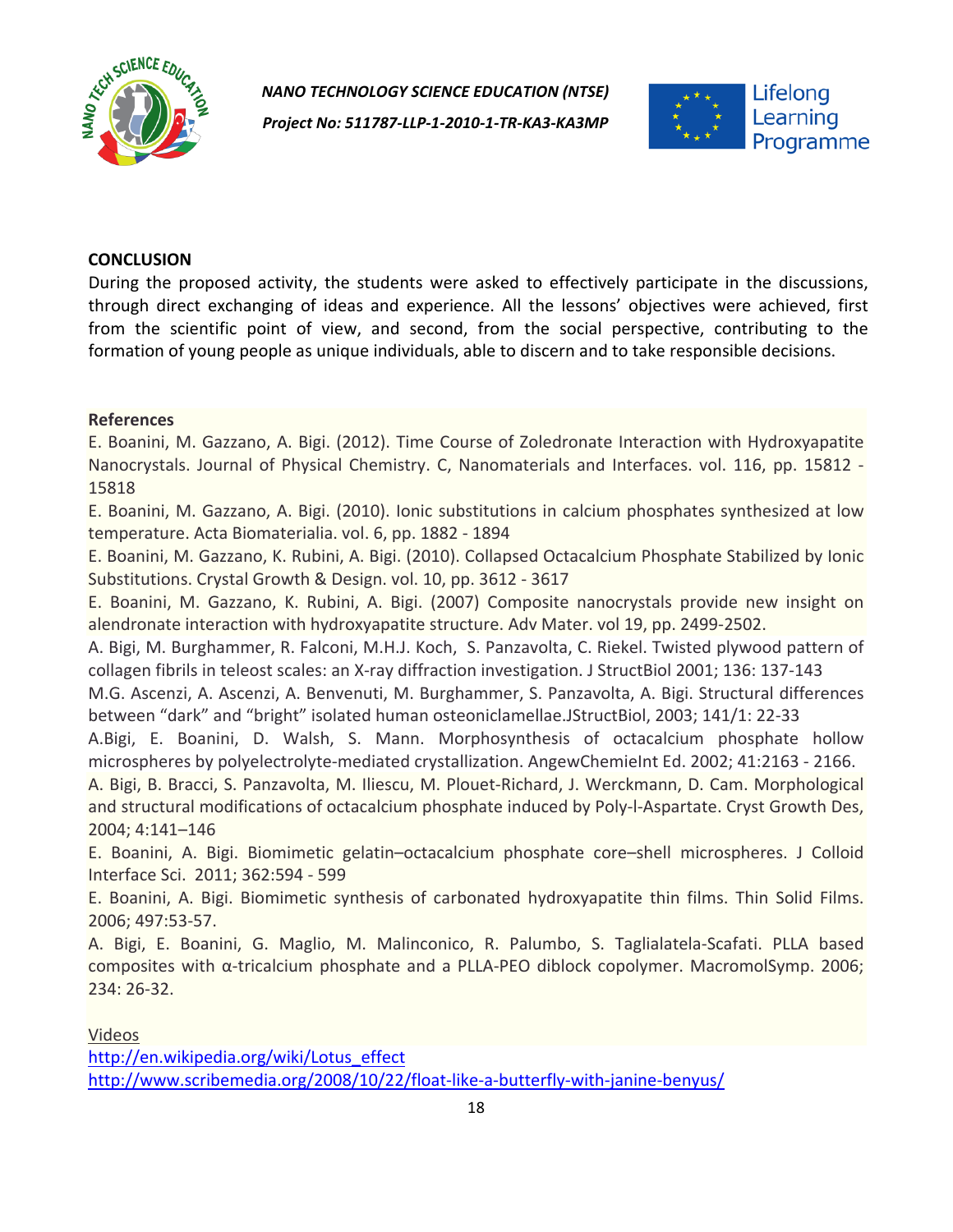![](_page_18_Picture_0.jpeg)

*Project No: 511787-LLP-1-2010-1-TR-KA3-KA3MP*

![](_page_18_Picture_3.jpeg)

[http://www.ted.com/talks/janine\\_benyus\\_biomimicry\\_in\\_action.html](http://www.ted.com/talks/janine_benyus_biomimicry_in_action.html) [http://www.ted.com/talks/michael\\_pawlyn\\_using\\_nature\\_s\\_genius\\_in\\_architecture.html](http://www.ted.com/talks/michael_pawlyn_using_nature_s_genius_in_architecture.html) [http://www.ted.com/talks/robert\\_full\\_on\\_engineering\\_and\\_evolution.html](http://www.ted.com/talks/robert_full_on_engineering_and_evolution.html) <http://www.youtube.com/watch?v=ACwKrJm7G0U> <http://www.youtube.com/watch?v=iXcfm10bvZo> <http://www.youtube.com/watch?v=LJtQ6dvcbOg> <http://www.youtube.com/watch?v=mEH6tDLKcVU>

## Links

[http://en.wikipedia.org/wiki/Biomimicry#Additional\\_examples](http://en.wikipedia.org/wiki/Biomimicry#Additional_examples) <http://ngm.nationalgeographic.com/2008/04/biomimetics/clark-photography> <http://ntse.ssai.valahia.ro/> [http://sciencecases.lib.buffalo.edu/cs/collection/.](http://sciencecases.lib.buffalo.edu/cs/collection/) <http://vlab.ntse-nanotech.eu/NanoVirtualLab/> [http://www.mnn.com/earth-matters/wilderness-resources/photos/7-amazing-examples-of](http://www.mnn.com/earth-matters/wilderness-resources/photos/7-amazing-examples-of-biomimicry/burr-velcro)[biomimicry/burr-velcro](http://www.mnn.com/earth-matters/wilderness-resources/photos/7-amazing-examples-of-biomimicry/burr-velcro) [http://www.mnn.com/earth-matters/wilderness-resources/photos/7-amazing-examples-of](http://www.mnn.com/earth-matters/wilderness-resources/photos/7-amazing-examples-of-biomimicry/copying-mother-nature)[biomimicry/copying-mother-nature](http://www.mnn.com/earth-matters/wilderness-resources/photos/7-amazing-examples-of-biomimicry/copying-mother-nature) [http://www.personal.psu.edu/sar5595/blogs/biological\\_materials/2013/04/nanobiomimicry.html](http://www.personal.psu.edu/sar5595/blogs/biological_materials/2013/04/nanobiomimicry.html) http://www.ramehart.com/newsletters/2013-04 news.htm

# **Images taken during the activity**

![](_page_18_Picture_8.jpeg)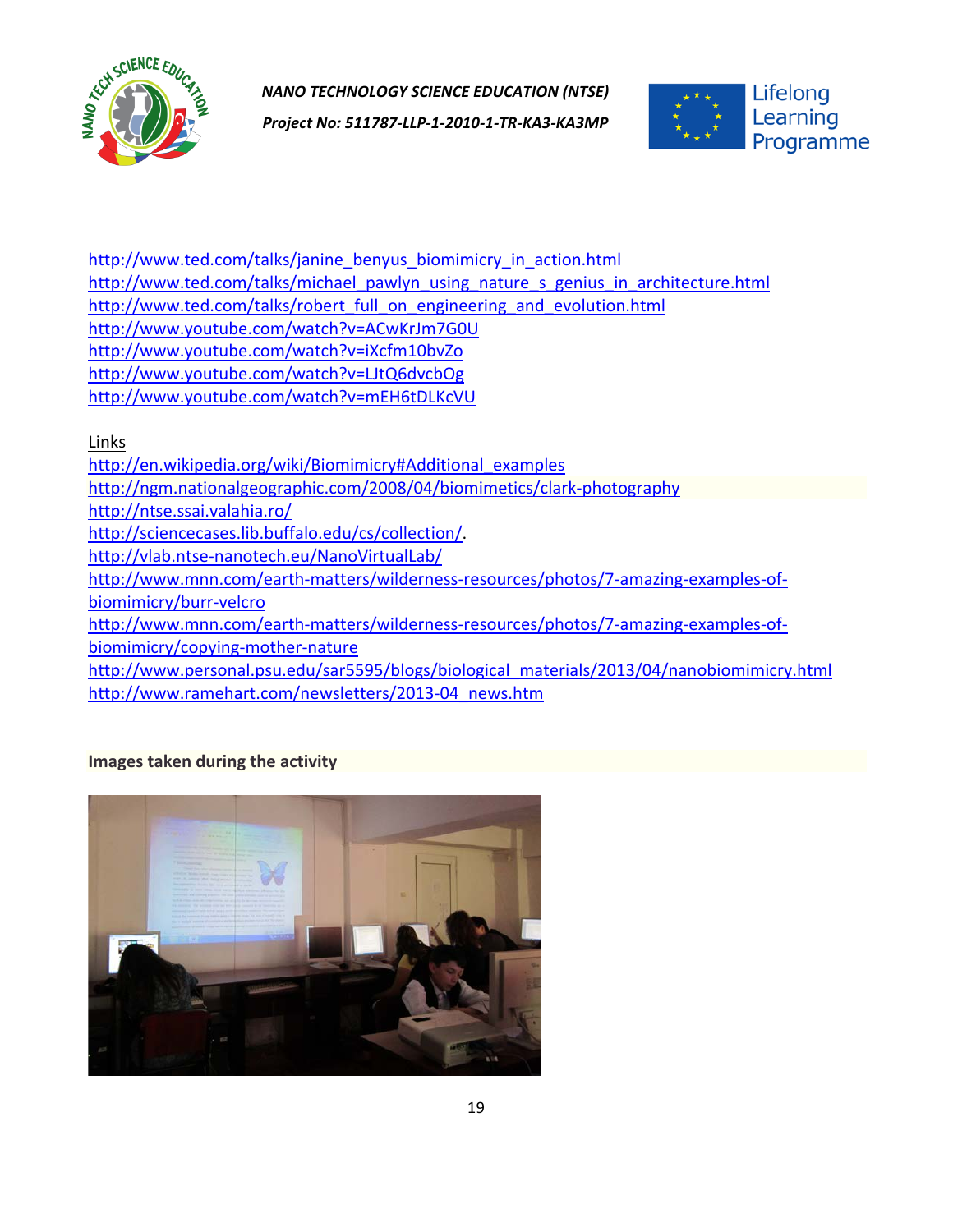![](_page_19_Picture_0.jpeg)

![](_page_19_Picture_2.jpeg)

![](_page_19_Picture_3.jpeg)